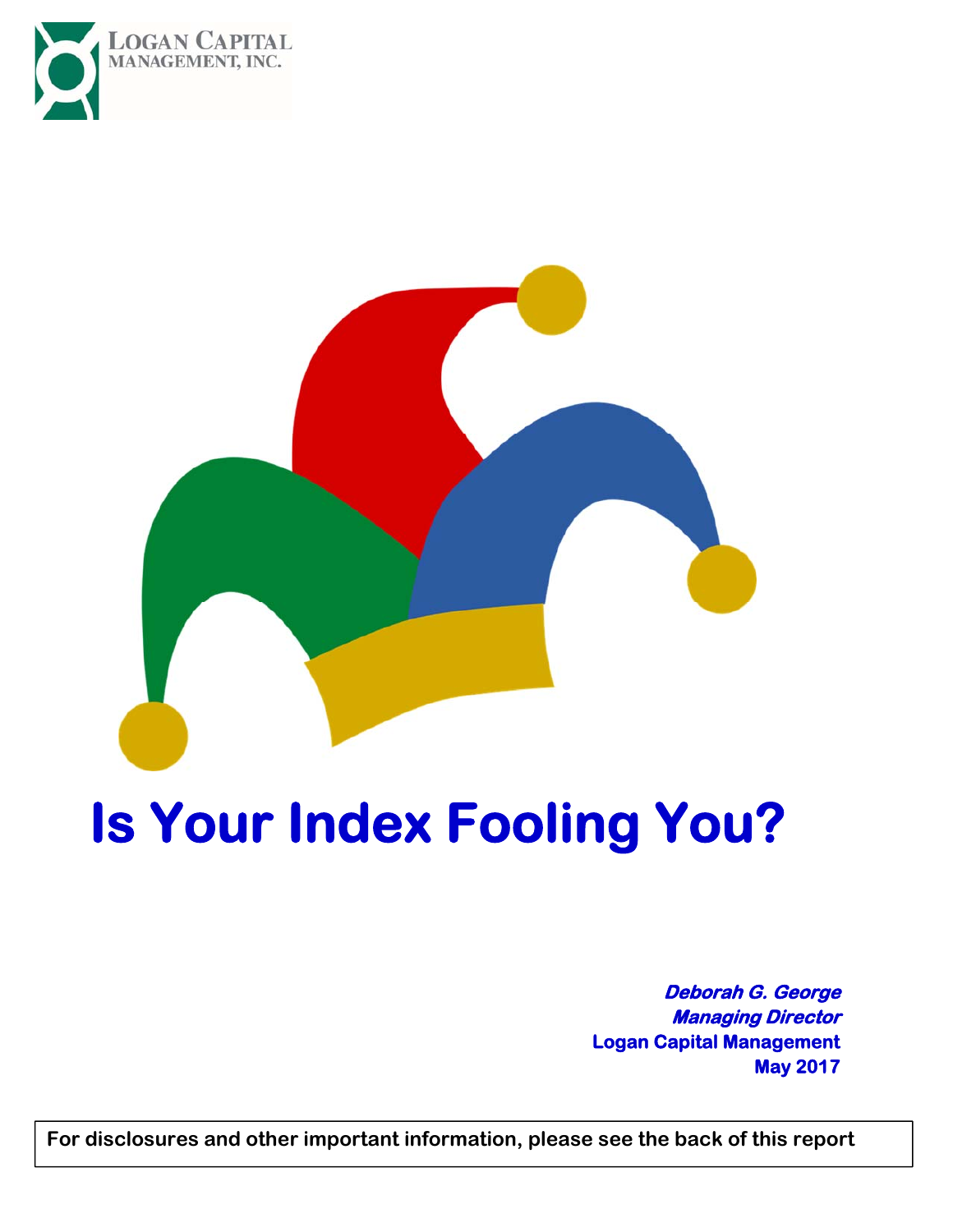

#### **When index performance is strong**

Interest in indexing has perked up again, as tends to occur when the equity index outperforms most managers-- placing in the top half of the peer group universe. For a Trustee or Investment Committee member, this is a pain point, and indexing the portfolio seems like a good idea.

Most institutional investors and consultants believe that an index represents a stable, unmanaged, passive bucket of stocks sharing similar attributes, for example size—large cap, and style—value. There is no shortage of indices geared to a particular set of attributes and one can drill down with increasing granularity: high dividend payers, low volatility or Malaysian consumer services midcap value, for example.

In this paper, I will attempt to show that far from being a stalwart representation of collective characteristics, that indices' performance can drift over time, sometimes going as far as to deliver contrary performance characteristics, and that **active managers can deliver desirable outcomes that indexing cannot.** 

For purposes of this discussion, we will use the Russell 1000 Value and Russell 1000 Growth indices, two widely used large cap value and growth benchmarks.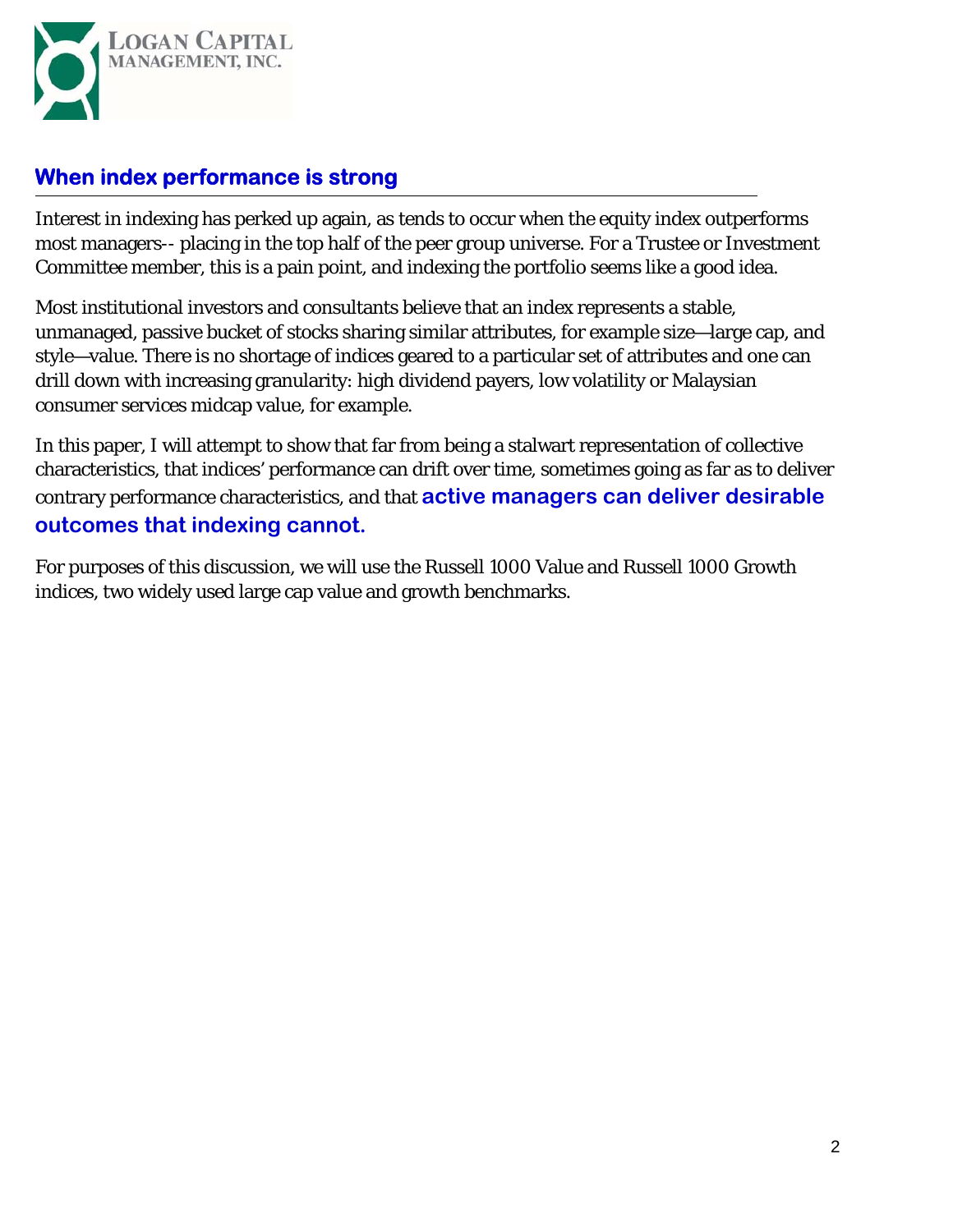

#### **What you think vs. what you get**

It is fair to say that most institutional investors ("investors") and consultants expect the index to be a consistent benchmark against which to measure, as they evaluate whether the active managers selected to invest the plan's assets have delivered added value that is commensurate with the increased costs of using an active manager. Added value is not always synonymous simply with higher return; it could be lower variability of returns, higher Sharpe Ratio or lessened drawdowns.

The following graph is a visual representation of how investors and consultants view the Russell 1000 Value and Russell 1000 Growth Indices: as opposite poles on the value to growth continuum and unique in the characteristics they bring to the investing table. The S&P 500 is just about in the middle between the two "extremes", which is consistent with viewing that benchmark as representative of the large cap market in its entirety.

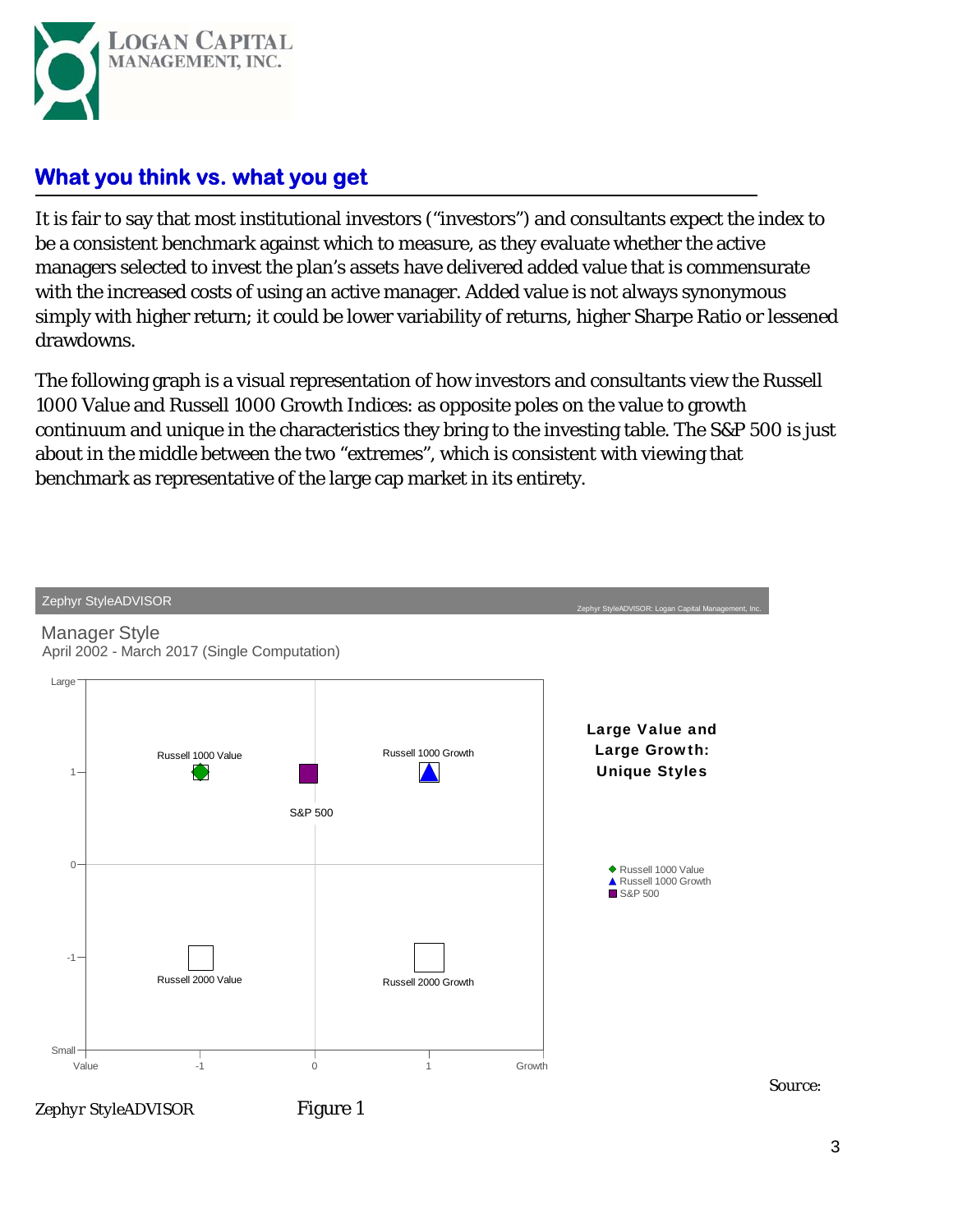

 The following graph shows the Russell 1000 Value ("R1000V") and Russell 1000 Growth ("R1000G") indices plotted against the Russell 1000 Defensive and Dynamic Indices, which were designed by Russell to exemplify 'another (independent) dimension of performance different from size or value/growth'. The graph shows a single data point spanning the time period from August 1996 (the inception of the dataset for the 'dynamic/defensive' duo), up through September 2007, an interesting date in investment history.

In this analysis, the benchmarks seem true to style based on this particular evaluation palette: one would expect "value" stocks to be more defensive and "growth" stocks to deliver more 'dynamic' results.



# This is what you think

*Source: Zephyr StyleADVISOR*

Figure 2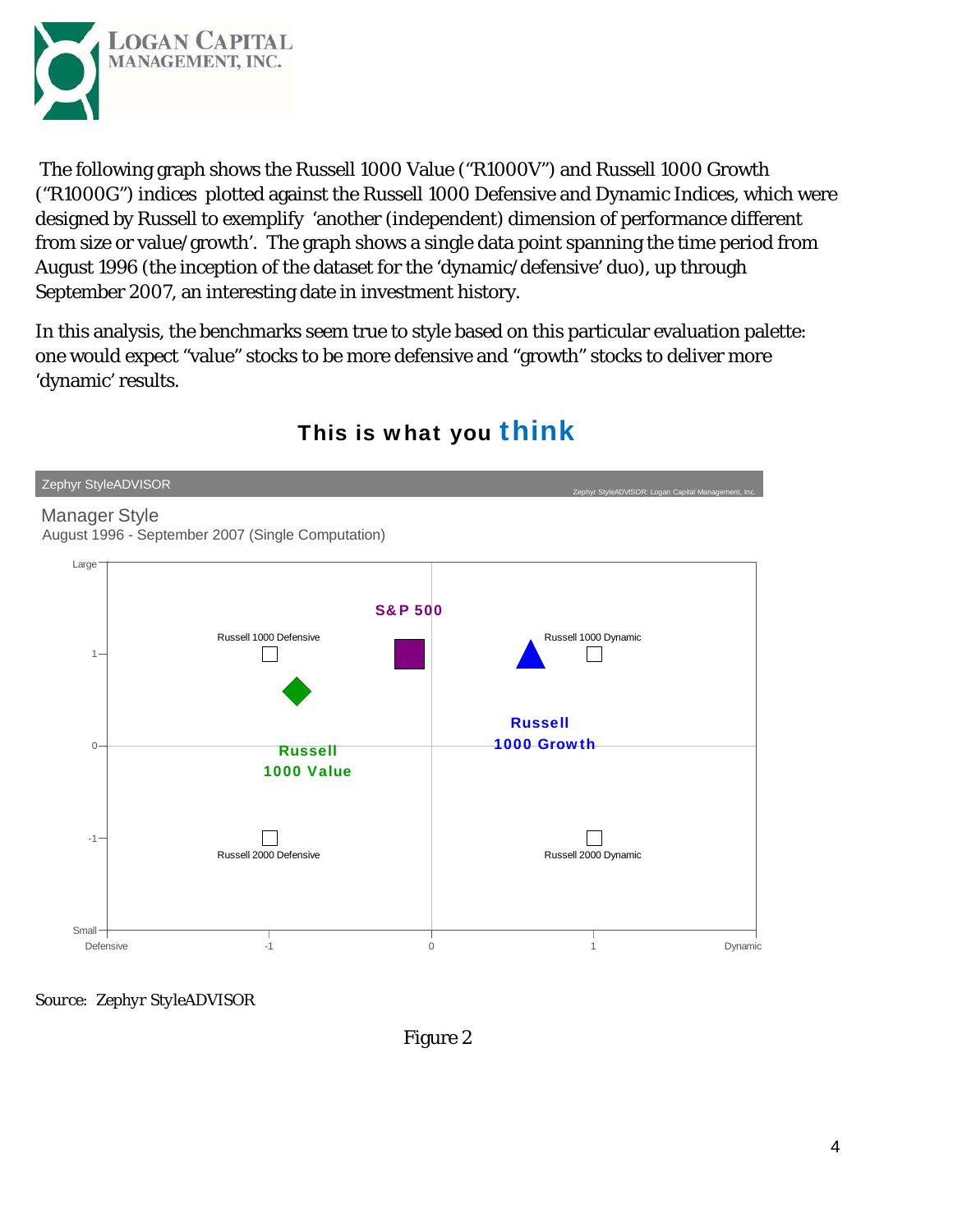

The surprise comes when the performance styles of these "polar complements" are viewed over rolling time periods against these benchmarks.

The following graph shows the Russell 1000 Value and Russell 1000 Growth indices measured against the 'Defensive/Dynamic' palette on a rolling 36 month basis, updated through March 2017. In this rendition of rolling returns, it becomes evident that there has been significant style drift by both benchmarks so that the benchmarks more recently are delivering overlapping characteristics. (The shapes increase in size over time.)



#### This is what you **get**

*Source: Zephyr StyleADVISOR*

Figure 3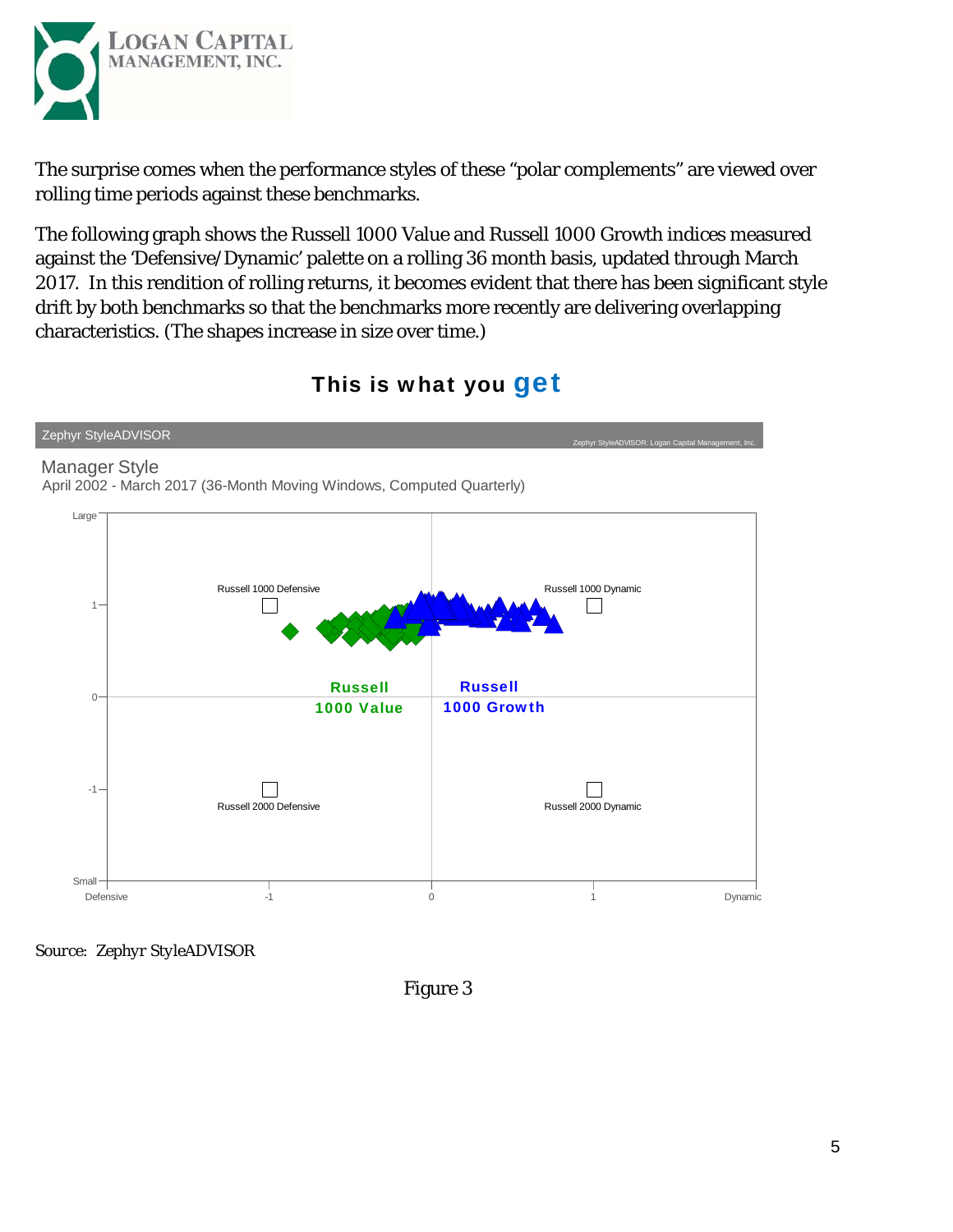

Furthermore, the next graph shows that the S&P 500, R1000V and R1000G delivered annualized returns just 26 basis points apart, with volatility (standard deviation of returns) between 14.3% and 14.9% in the 15-year period that ended on March 31, 2017.



#### They all look the **Same**

*Source: Zephyr StyleADVISOR*

Figure 4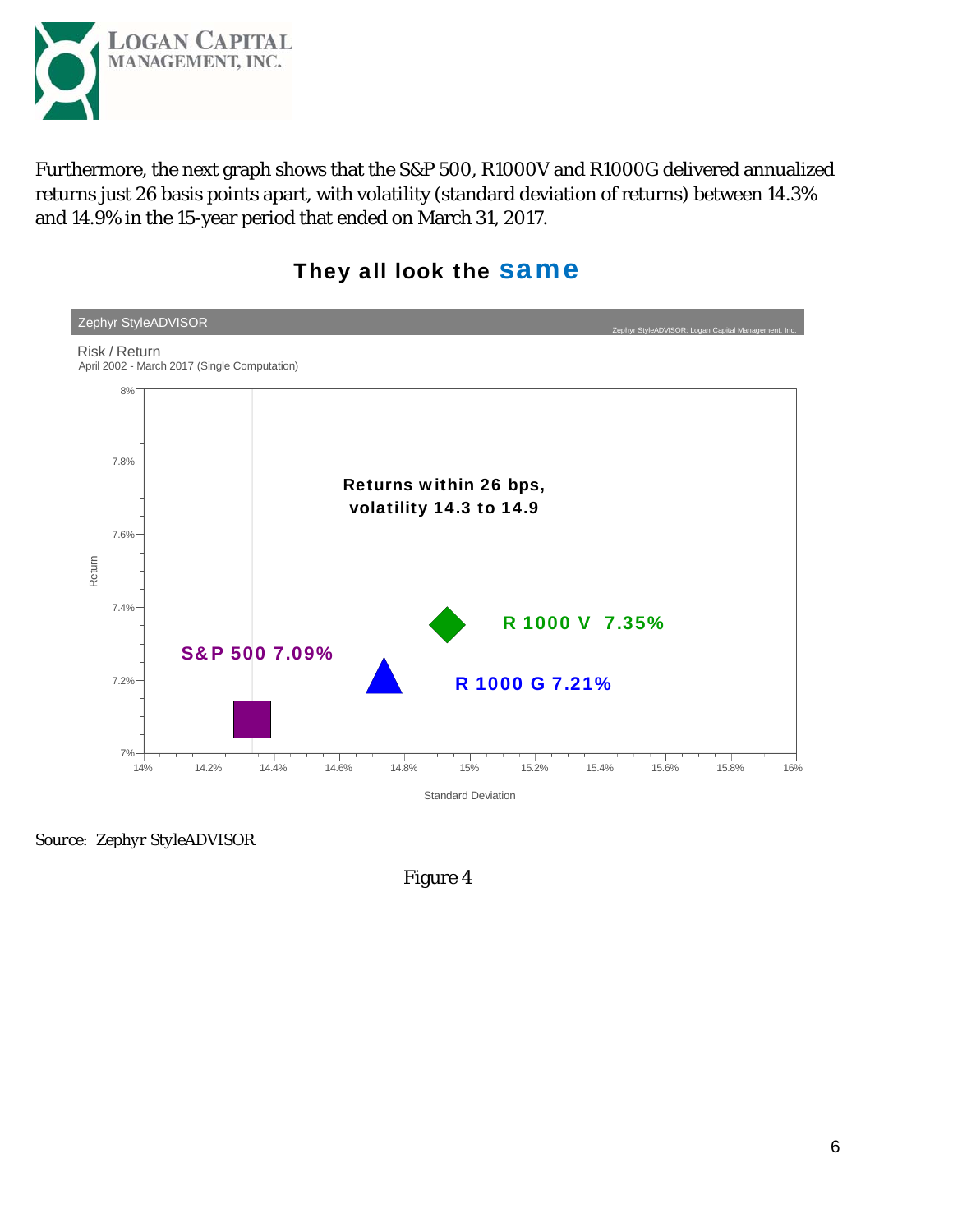

#### **So, how do you get the exposure that you need?**

Active management can provide the diversification and consistency that a plan sponsor needs to actively express their views about the investment emphasis that they have determined best meets the plan's formal investment objectives and goals.

It is arguably easier to meet investment objectives using a range of investment styles that remain consistent over time, than to chance investing in strategies whose results drift over time, and therefore may have unintended consequences.

Logan Capital Management's value proposition is to deliver consistent, discrete portfolios geared to a single investment style (which also may be blended to deliver customized characteristics). The graph below shows the graph we saw earlier in Figure 3, updated to include Logan Capital's Concentrated Value and Growth strategies.

#### Active managers can deliver

# diversification and consistency\*

Zephyr StyleADVISOR

Manager Style

April 2002 - March 2017 (36-Month Moving Windows, Computed Quarterly)



*Source: Zephyr StyleADVISOR*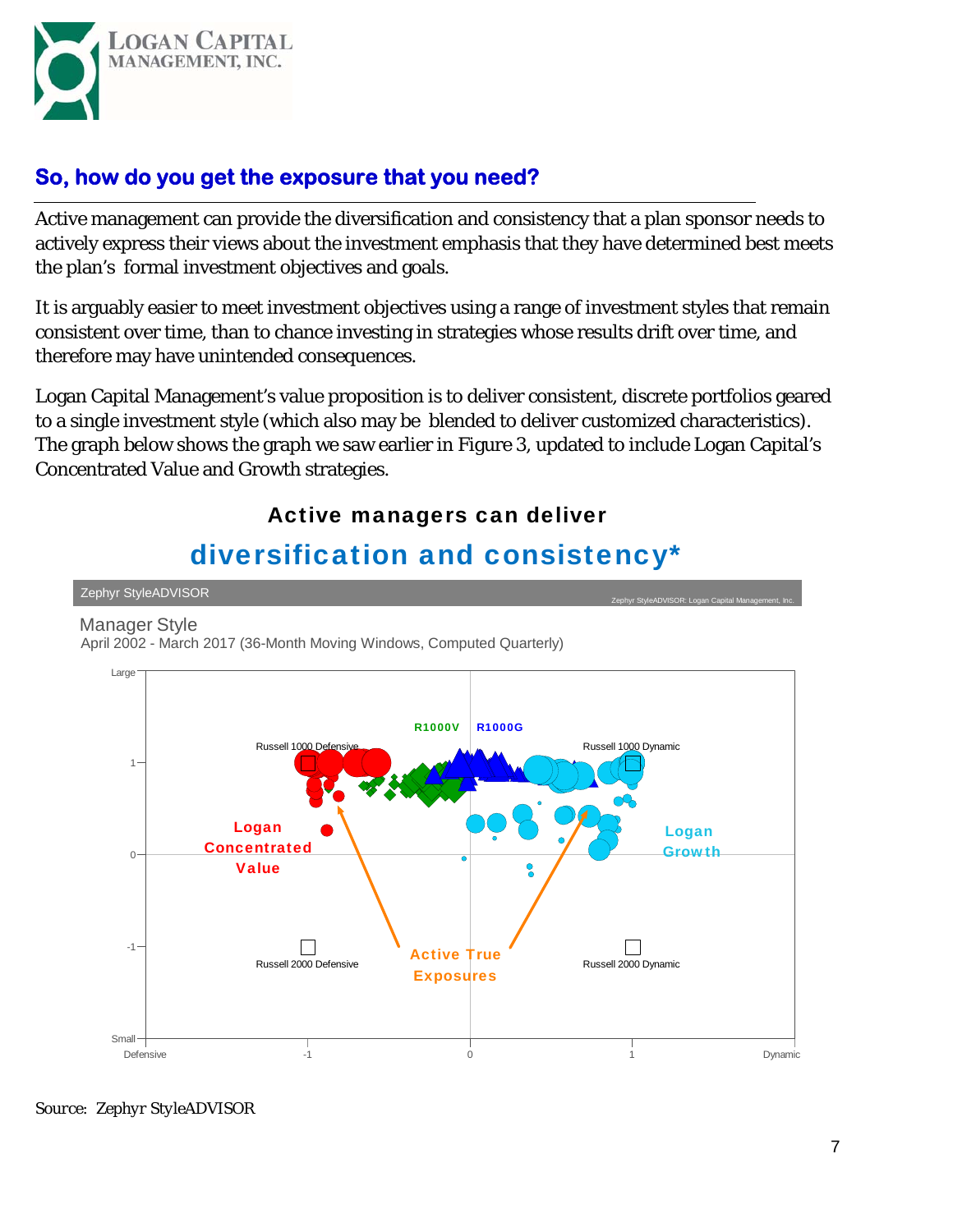

#### Figure 5

*\* Information is supplemental to a fully GIPS compliant presentation. Past performance is no guarantee of future results. Gross of fee returns have been reduced by all actual trading expenses, but not investment advisory fee. Please see the Logan Large Concentrated Value Composite and Logan Growth Composite Performance Disclosures, and Important Information pages at the end of this presentation*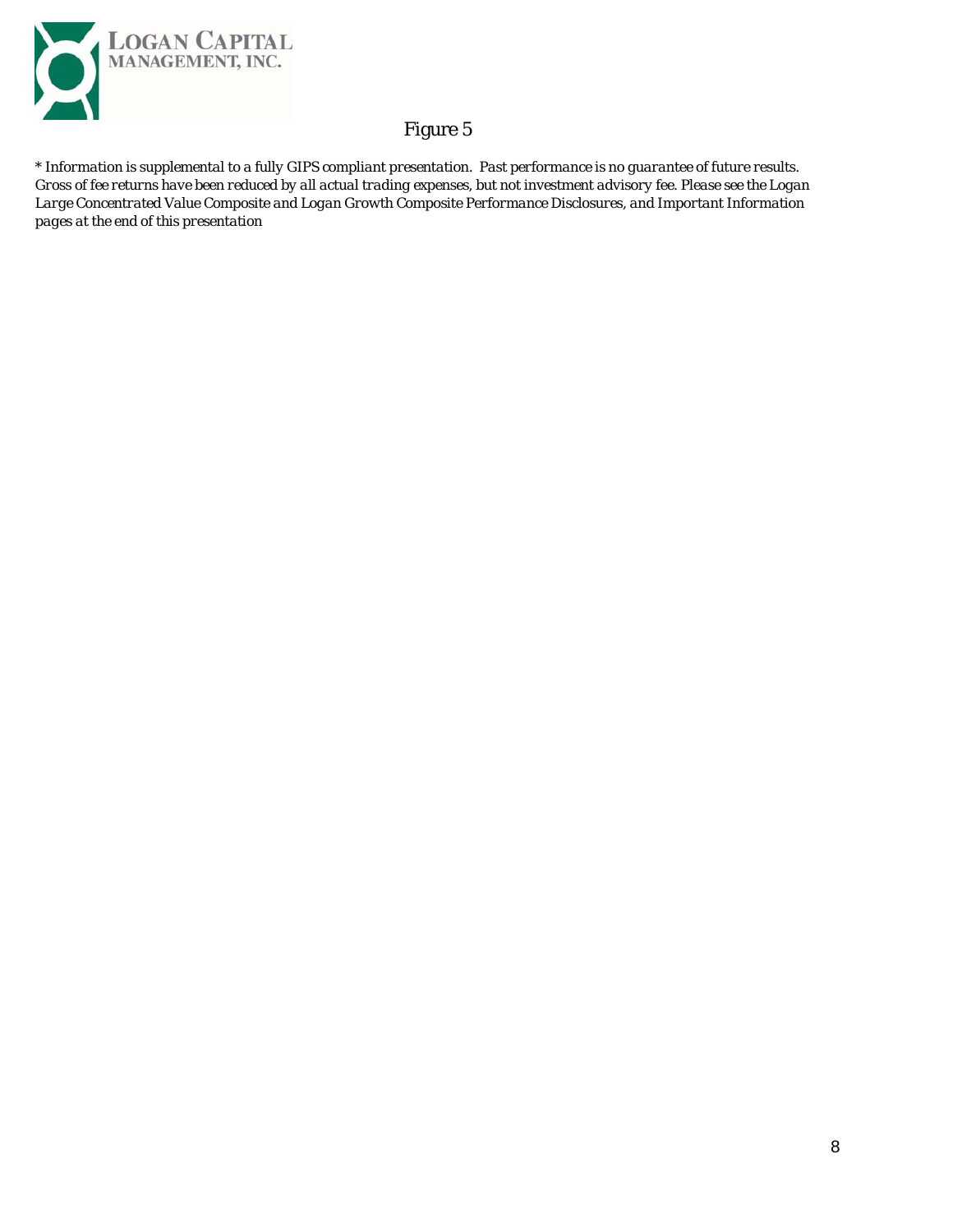

#### **Active management can add value over longer time periods**

The following series of graphs illustrates the Russell 1000 Value, Russell 1000 Growth and S&P 500 results over the 15 years ended March 31, 2017 plotted in the PSN Large Cap Core Universe, using the 5<sup>th</sup> and 95<sup>th</sup> percentile cutoffs.

The first graph shows that active management can increase return. This graph shows the ranges of returns delivered by the peer group. Over that time period, some active managers added an annualized 2.5% (approximately) over the S&P 500's return when, as we saw in Figure 4, the R1000V and R1000G performed in line with the S&P 500. The orange line spans the interval of returns higher than the S&P's.



# Active management can **improve return**

*Source: Zephyr StyleADVISOR*

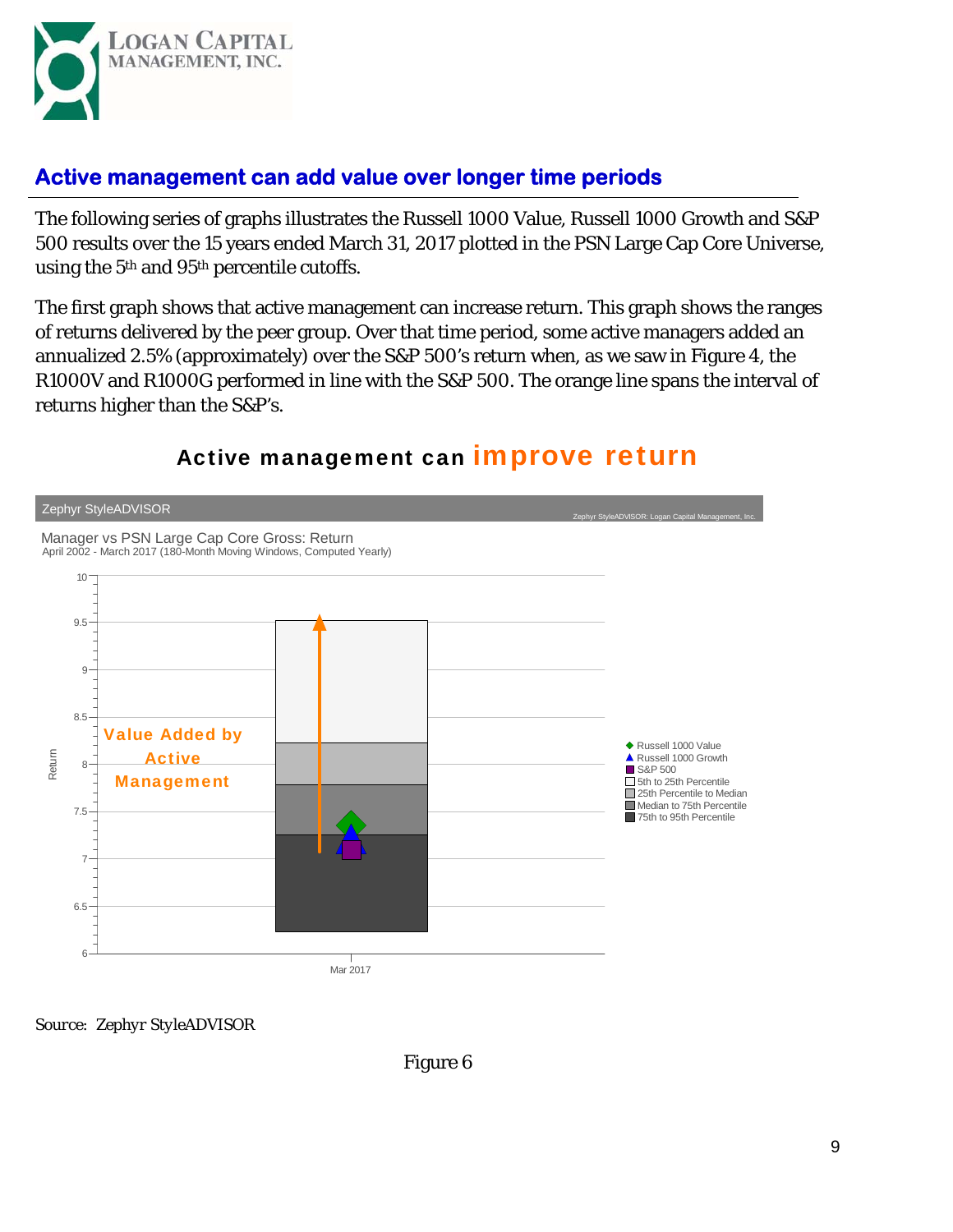

The next graph shows that it was possible to significantly decrease volatility (standard deviation) by using active managers, from 14.3% for the S&P 500 to a possible 12%.



# Active management can lower risk\*

*Source: Zephyr StyleADVISOR \*Standard deviation* 

Figure 7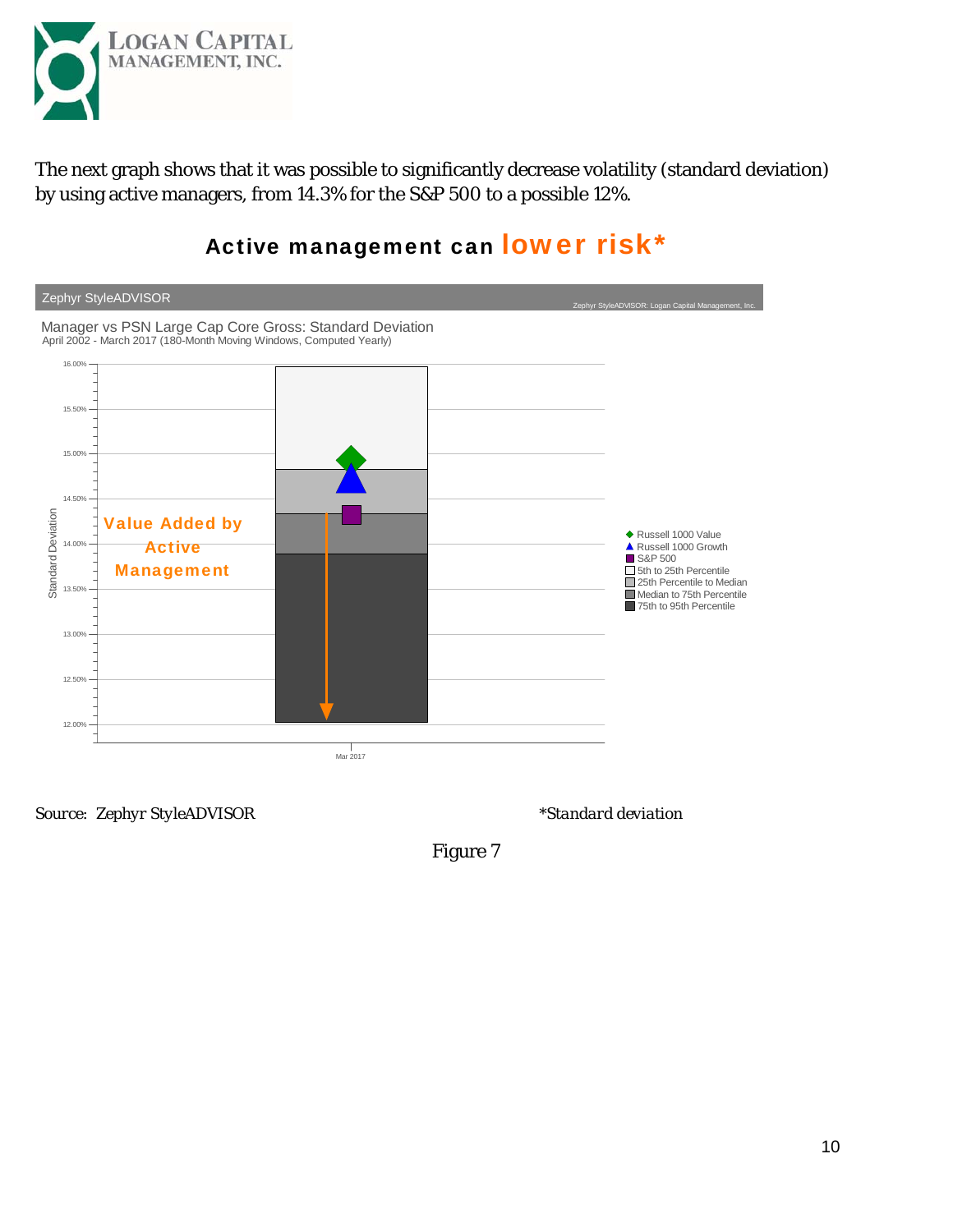

The third data point is the maximum drawdown over the time period, which was significantly dampened to 39% compared to the S&P 500's drawdown of 51%, which is a drawdown 'savings' of 12 full percentage points.

# Active management can dampen drawdown



*Source: Zephyr StyleADVISOR*

Figure 8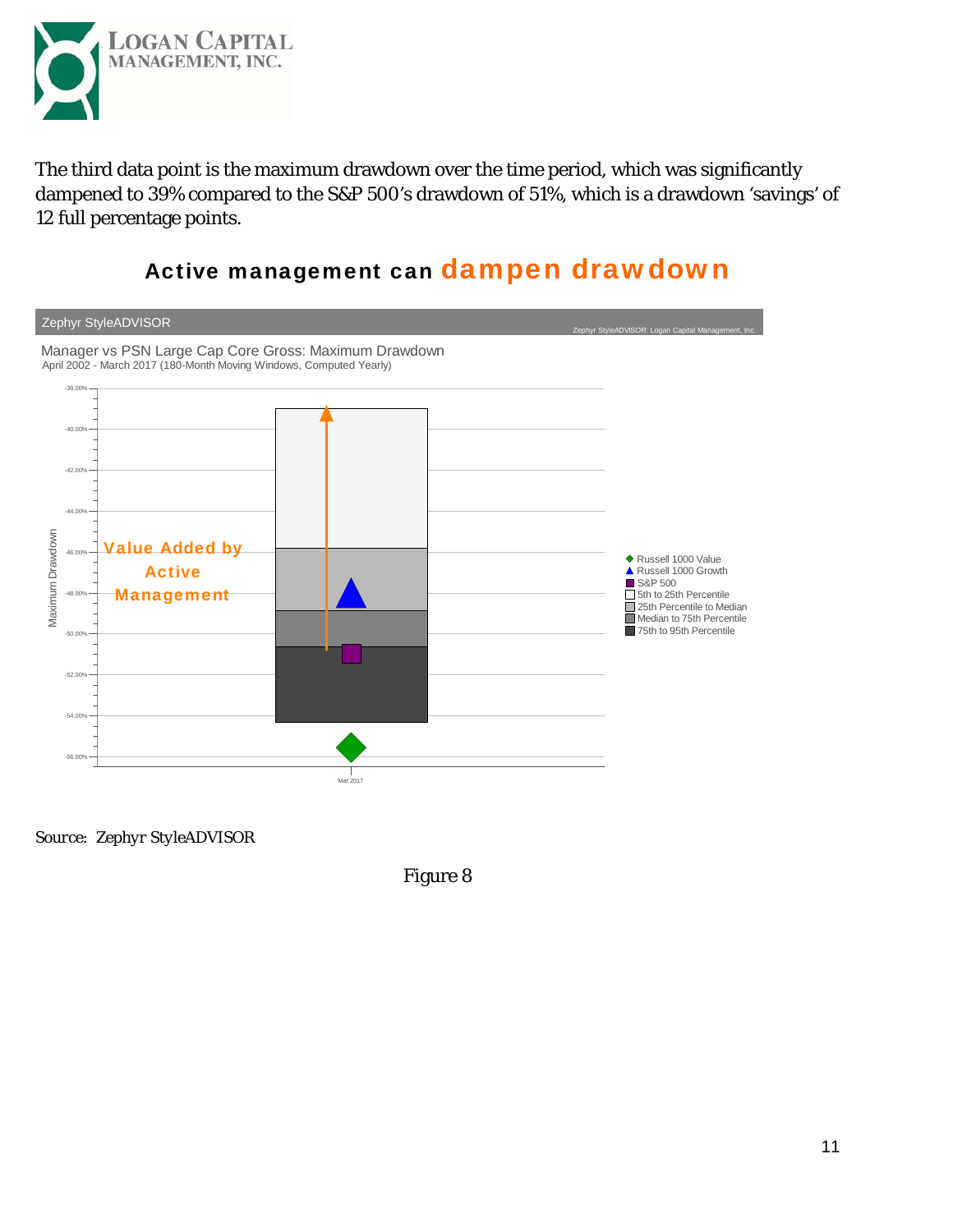

Finally, we see that Logan's strategies offered more consistent exposure over this timeframe, which potentially enables a plan sponsor to effectively implement an active tilt, or bias, with much less style drift than the passive benchmarks.

## Active managers can deliver the required exposure\*



Figure 9

#### In summary, with active management it is possible to **improve return, lower volatility, dampen drawdown and get the exposure you need.**

*\* Information is supplemental to a fully GIPS compliant presentation. Past performance is no guarantee of future results. Gross of fee returns have been reduced by all actual trading expenses, but not investment advisory fee. Please see the Logan Concentrated Value Composite and Logan Growth Composite Performance Disclosures, and Important Information pages at the end of this presentation.*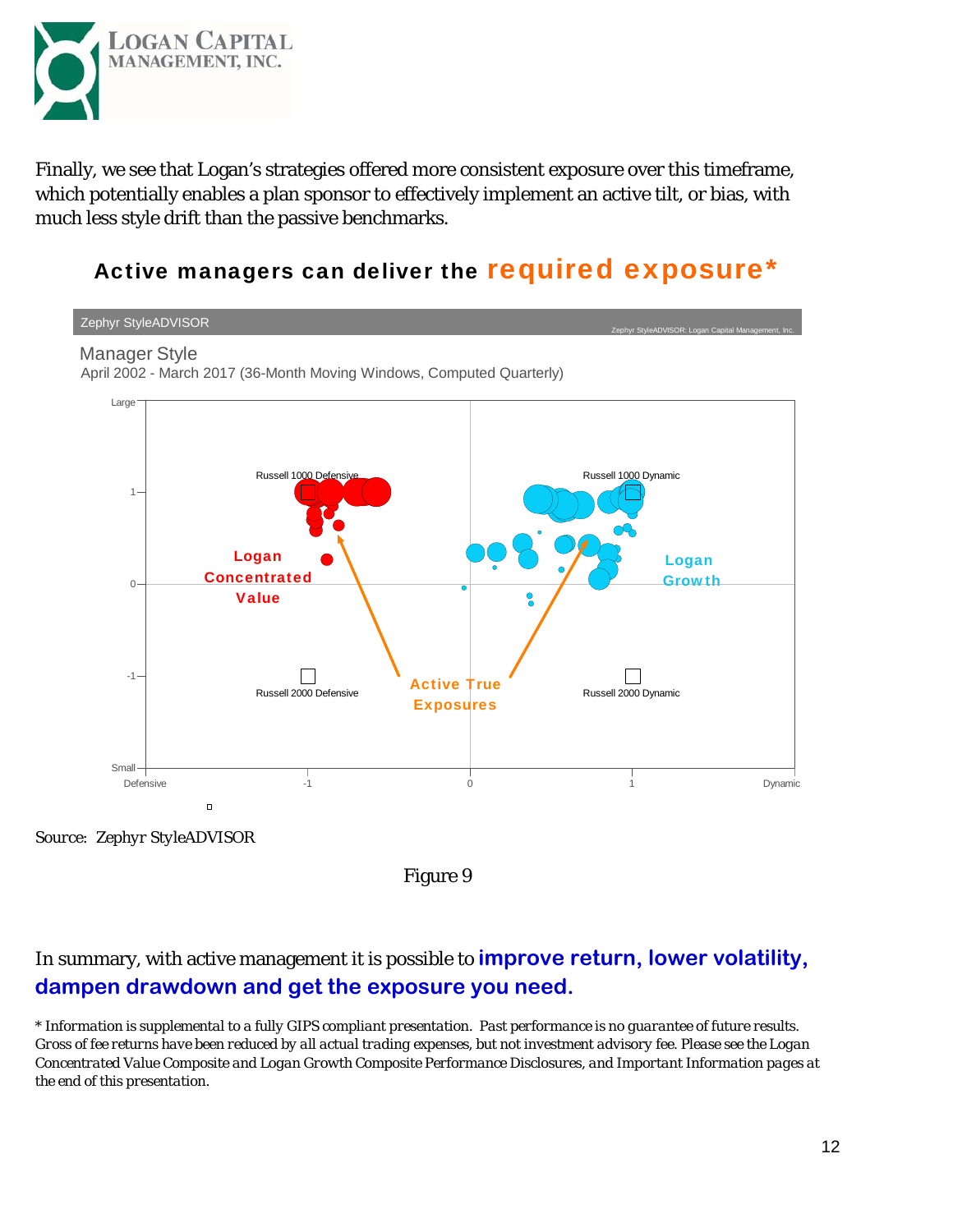

#### **"The Grand Real Life Experiment"**

Logan's strategies, which have a good record delivering consistent characteristics over time, lend themselves to creating portfolios with tailored attributes. For this exercise we compared an active mix--our Core 50% large cap growth/50% large cap value mix, which has been managed on behalf of clients since April 2002, with a passive mix--50% R1000G/50% R1000V mix rebalanced annually. (*Our Core strategy is rebalanced semi- annually.*)

# "The Grand Real Life Experiment"

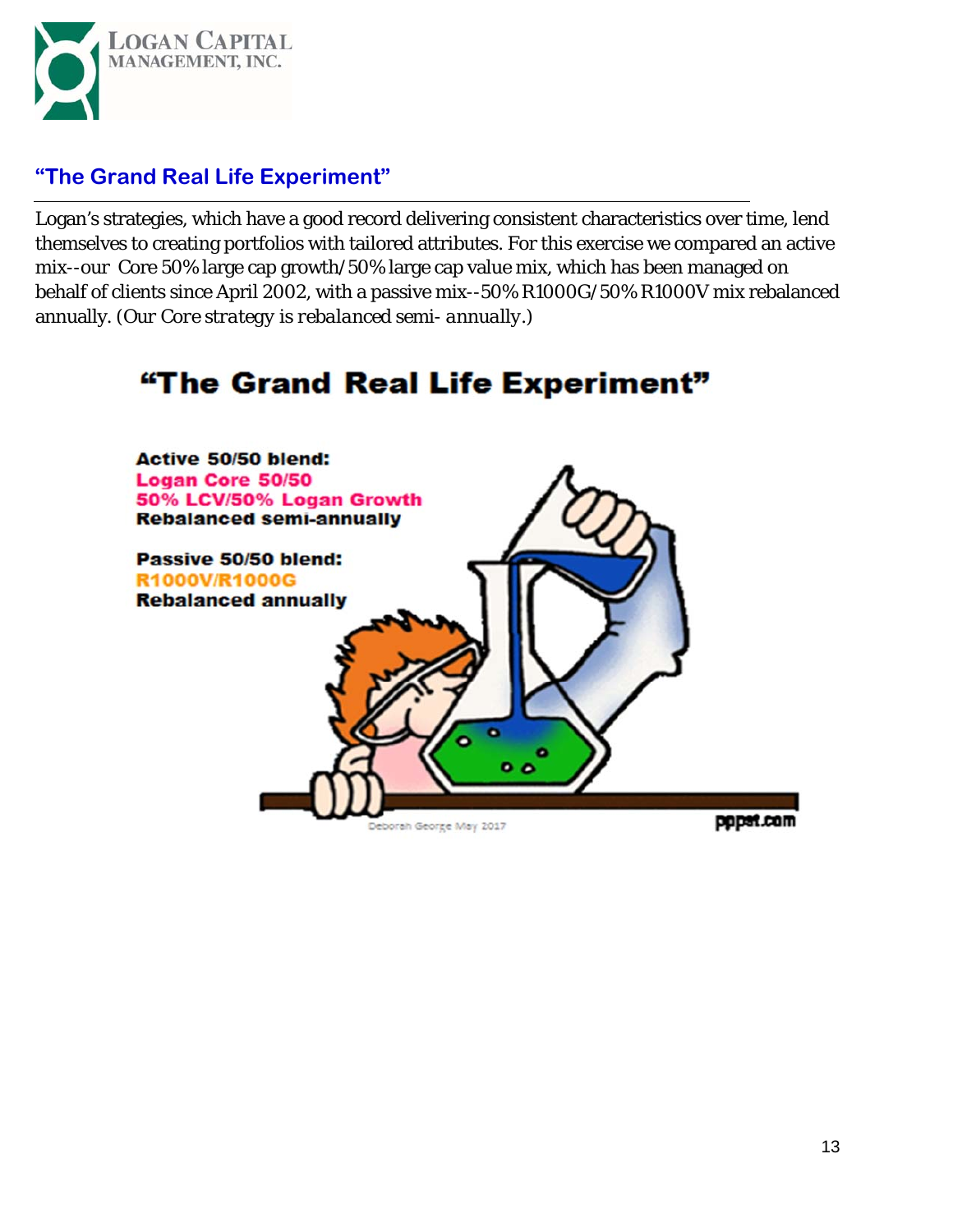

#### **Results**

**Return:** The results are shown in the graph below, with both strategies plotted in the PSN Large Core Universe, showing returns over the six rolling 10 year periods that can be derived from the data.

### Active blend, Logan Core vs Passive blend 10 year periods



*Source: Zephyr StyleADVISOR*

Figure 10

*Information is supplemental to a fully GIPS compliant presentation. Past performance is no guarantee of future results. Gross of fee returns have been reduced by all actual trading expenses, but not investment advisory fee. Please see the Logan Core 50/50 composite Performance Disclosures and Important Information pages at the end of this presentation.*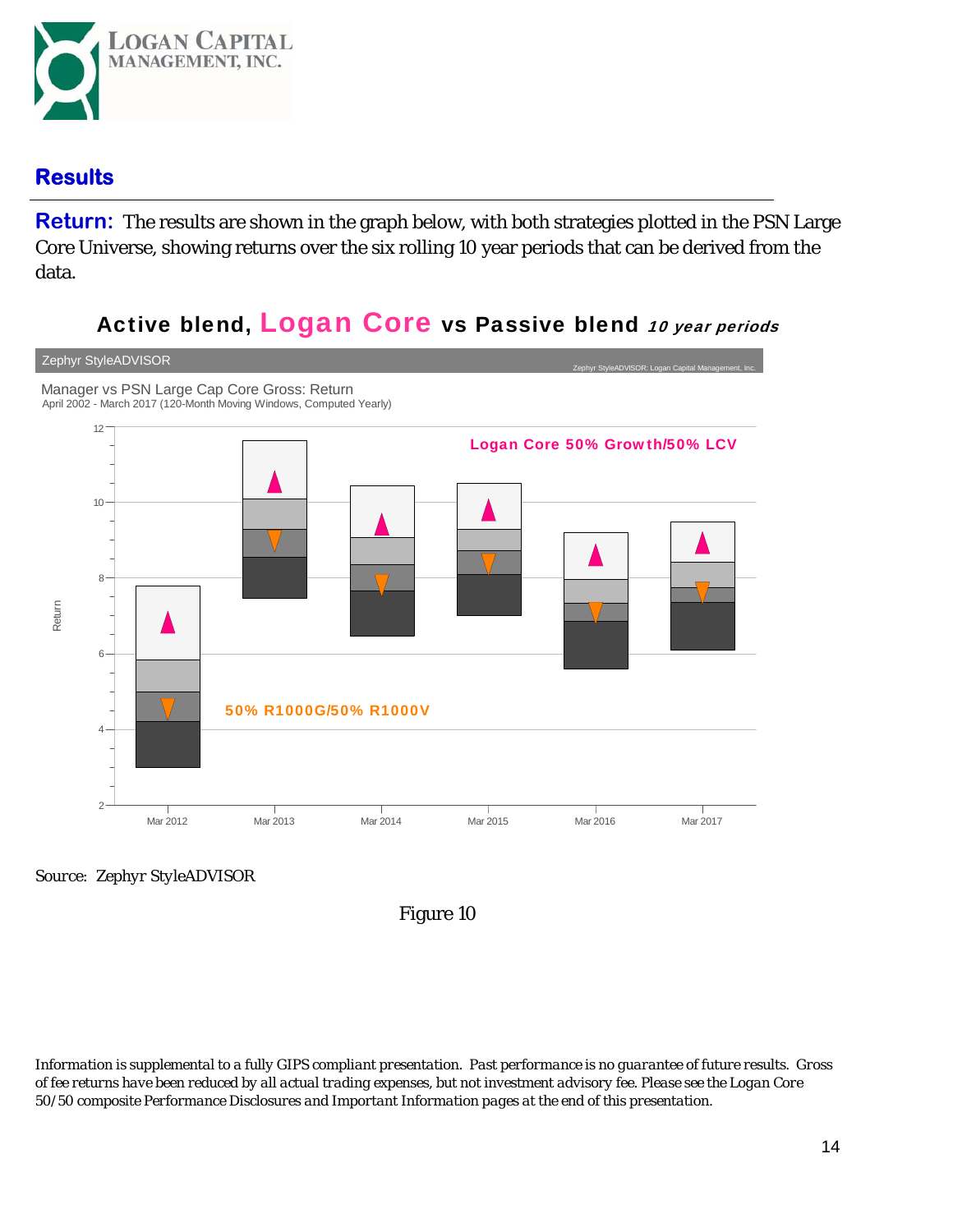

**Excess Return:** The next graph shows meaningful excess returns (1.4% to 2.7%) delivered by Logan Core over 10 year periods, while the blended indices portfolio ekes out between 0.06% and 0.44% over the S&P 500.

## Active blend, Logan Core vs Passive blend 10 year periods



*Source: Zephyr StyleADVISOR*

Figure 11

*Information is supplemental to a fully GIPS compliant presentation. Past performance is no guarantee of future results. Gross of fee returns have been reduced by all actual trading expenses, but not investment advisory fee. Please see the Logan Core 50/50 composite Performance Disclosures and Important Information pages at the end of this presentation*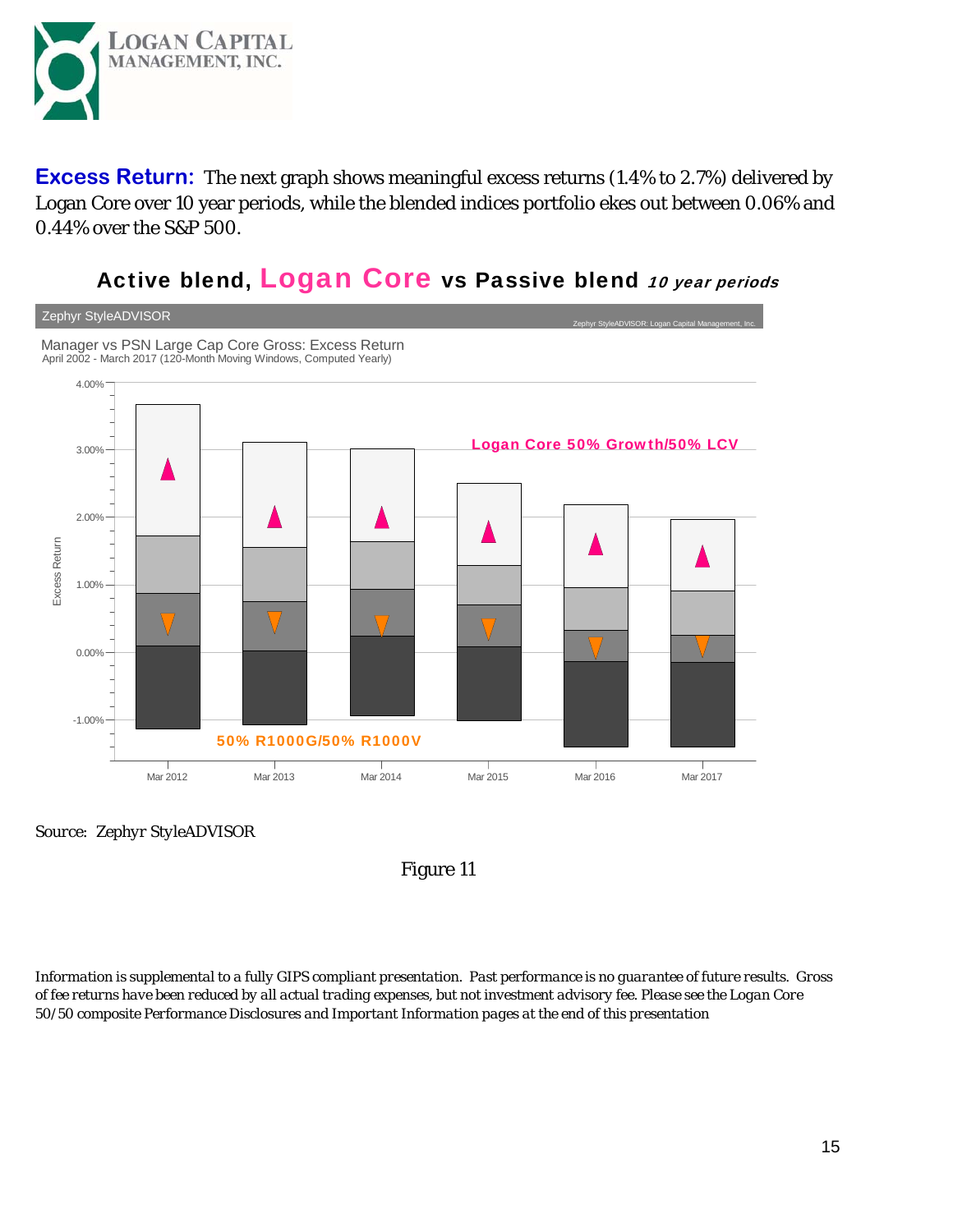

**Alpha:** The active strategy also delivered Alpha that ranged from 1.6% to 2.8%, owing to outperforming the S&P 500 with a lower beta.

### Active blend, Logan Core vs Passive blend 10 year periods



*Source: Zephyr StyleADVISOR*

#### Figure 12

**Standard deviation** and **maximum drawdown** were slightly improved by utilizing the active portfolio, confirming that the live **Core strategy delivered better results without undertaking more risk.** 

*Information is supplemental to a fully GIPS compliant presentation. Past performance is no guarantee of future results. Gross of fee returns have been reduced by all actual trading expenses, but not investment advisory fee. Please see the Logan Core 50/50 composite Performance Disclosures and Important Information pages at the end of this presentation*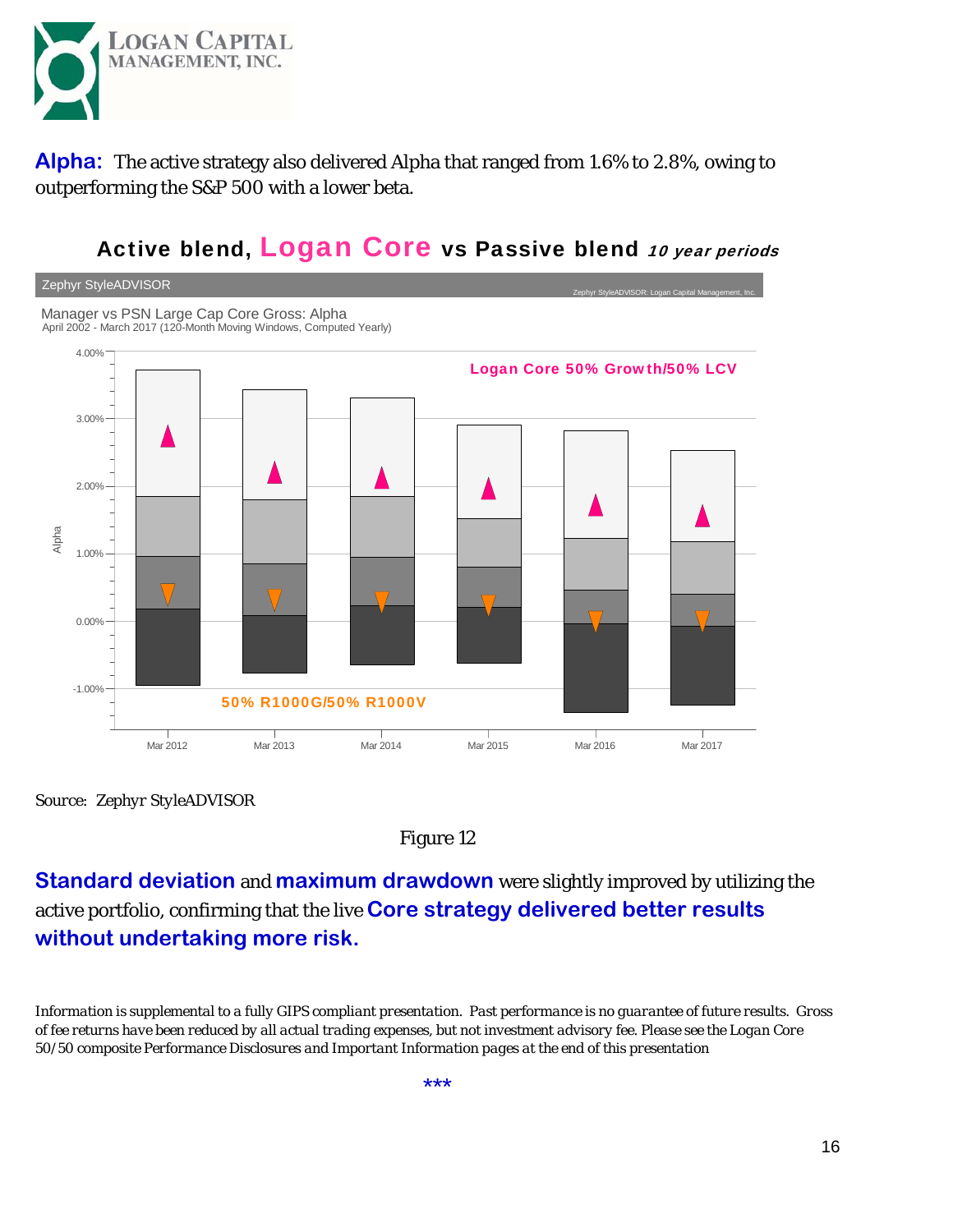



# **So don't be fooled.**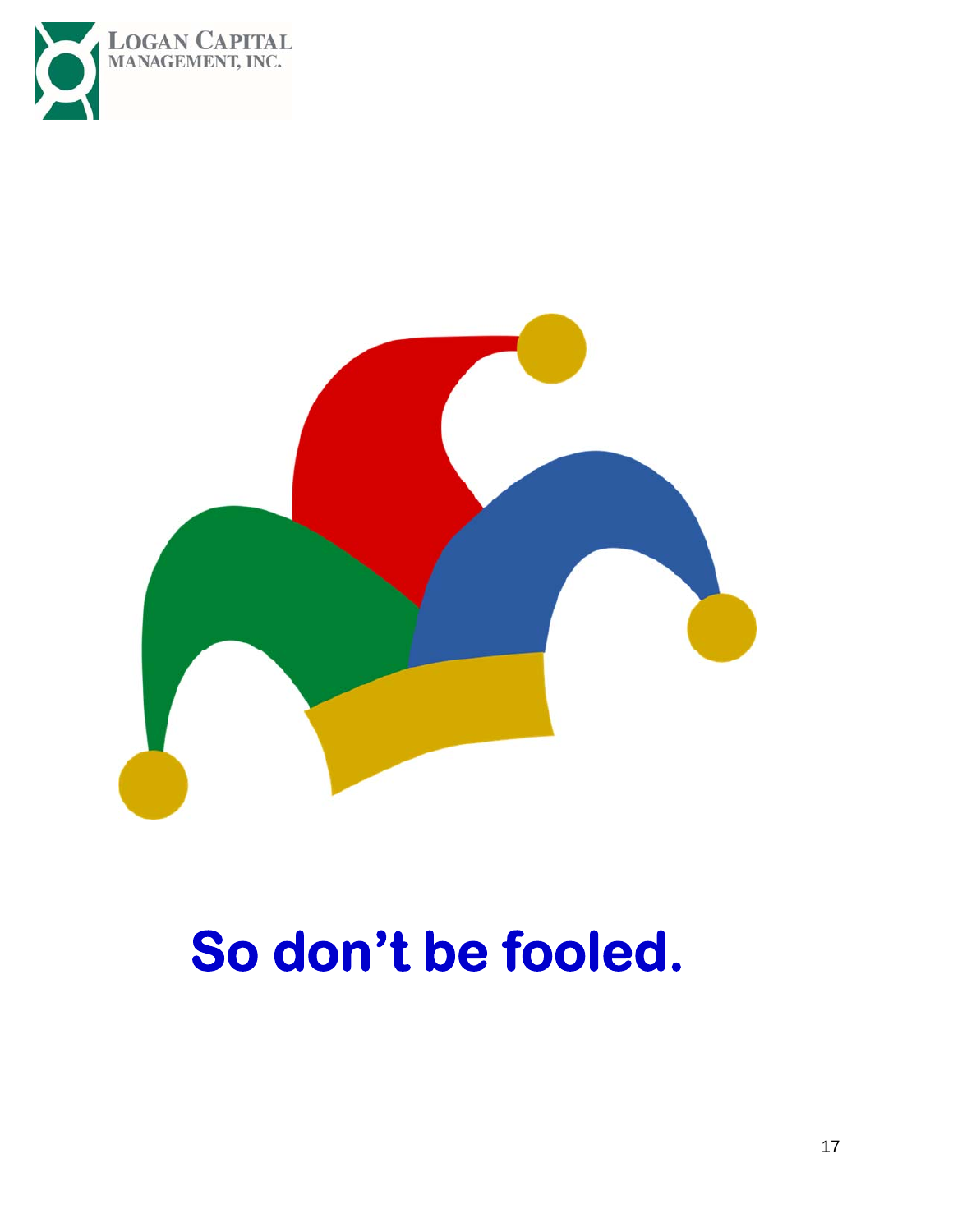

#### **Disclosures**

This communication is informational only and is not a solicitation or investment advice. Nothing in this presentation constitutes financial, legal, or tax advice. All information is subject to change or correction without notice. The charts and graphs contained herein should not serve as the sole determining factor for making investment decisions. To the extent that you have any questions regarding the applicability of any specific issue discussed to your individual situation, you are encouraged to consult with Logan Capital Management.

All information, including that used to compile graphs and performance and risk metrics, is obtained from sources believed to be reliable, but Logan does not guarantee its reliability. Logan's investments may consist of securities which vary significantly from those in the benchmark indexes. Logan's performance results have been compiled by Logan Capital Management. Performance for the Logan Core strategy is that of the Logan Core 50/50 Wrap Composite presented gross of fees. Net of fees performance for the Core Composite is shown on the Performance Disclosures page XX, however the fees deducted do not represent Logan Capital's fees, but rather fees paid by the clients to their Financial Advisor for services that may include such services as financial advice. As such, net of fees performance would not be indicative of the performance expected by a client hiring Logan Capital Management directly.

Logan's risk metrics have been calculated by Zephyr StyleADVISOR. Russell 1000 Growth, Russell 1000 Value and S&P 500 performance results and risk measures are calculated by Zephyr StyleADVISOR. The PSN Large Cap Core Universe illustrated in the graphs is obtained through Zephyr StyleADVISOR. Logan believes Zephyr StyleADVISOR to be a reliable source, but Logan does not guaranty its reliability.

The performance benchmark used for the Growth strategy is the Russell 1000 Growth Index, for the Concentrated Value strategy is the Russell 1000 Value Index and for the Core strategy, is the S&P 500 Index. Indexes are unmanaged and have no fees or expenses. An investment cannot be made directly in an index.

There is no guarantee the Growth, LCV and Core strategies portfolio investments will meet their objectives. This is not a guarantee or indication of future performance. References to the Russell 1000 Growth, Russell 1000 Value and S&P 500 indices herein are for informational and general comparative purposes only. Investment strategies with other securities may vary significantly from those in the benchmark indexes listed. All investments involve the risk of potential investment losses as well as the potential for investment gains. Prior performance is no guarantee of future results and there can be no assurance that future performance will be comparable to past performance.

Gross performance results do not reflect the deduction of investment advisory fees, which would reduce an investor's actual return. For example, assume that \$1 million is invested in an account with the Firm, and this account achieves a 10% compounded annualized return, gross of fees, for five years. At the end of five years that account would grow to \$1,610,510 before the deduction of management fees. Assuming management fees of 1.00% per year are deducted monthly from the account, the value of the account at the end of five years would be \$1,532,886 and the annualized rate of return would be 8.92%. For a ten-year period, the ending dollar values before and after fees would be \$2,593,742 and \$2,349,739, respectively.

The securities discussed herein should not be perceived as a recommendation to purchase or sell any particular security. There is no assurance that any securities discussed herein will remain in an account's portfolio at the time you receive this report, or that securities sold have not been repurchased. The securities discussed do not represent an account's entire portfolio and in aggregate may only represent a small percentage of an account's portfolio holdings. It should not be assumed that investments in any of the securities listed were or will prove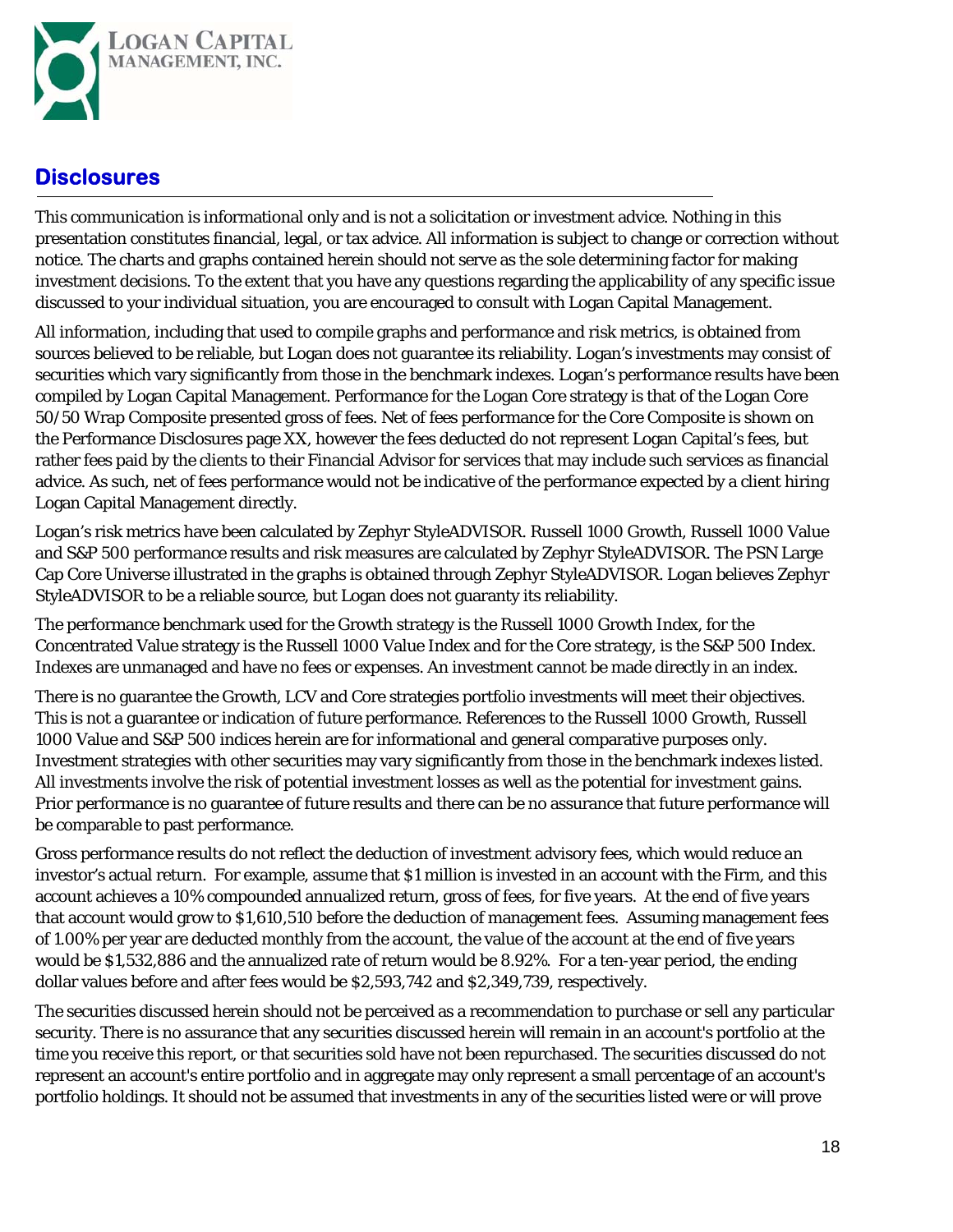

profitable, or that the investment recommendations or decisions we make in the future will be profitable or will equal the investment performance of the securities discussed herein. This should not be considered a solicitation to do business in any jurisdiction where Logan Capital is not permitted to do so.

Logan Capital Management, Inc. ("Logan") is an independent Investment Advisor headquartered in Ardmore, PA, registered with the U.S. Securities and Exchange Commission under the Investment Advisers Act or 1940. Being an SEC-registered advisor implies no special qualification or training. Logan offers and manages its Growth, Concentrated Value ("LCV") and Core strategies to institutions, individuals and other advisory firms.

Individual portfolios utilizing the Logan Growth, LCV and Core strategies product offerings may have different performance results than the composite results shown in this paper.

Logan Capital Management, Inc. claims compliance with the Global Investment Performance Standards (GIPS) and has prepared and presented this report in compliance with GIPS standard. Logan Capital Management, Inc.'s compliance with GIPS standards has been verified for the period April 1, 1994 through December 31, 2016 by Ashland Partners & Company LLP. A copy of the verification report is available upon request.

To receive copies of the verification reports or additional information regarding Logan's policies and procedures for calculating and reporting performance results, please email ClientServices@LoganCapital.com or call 215.569.1100.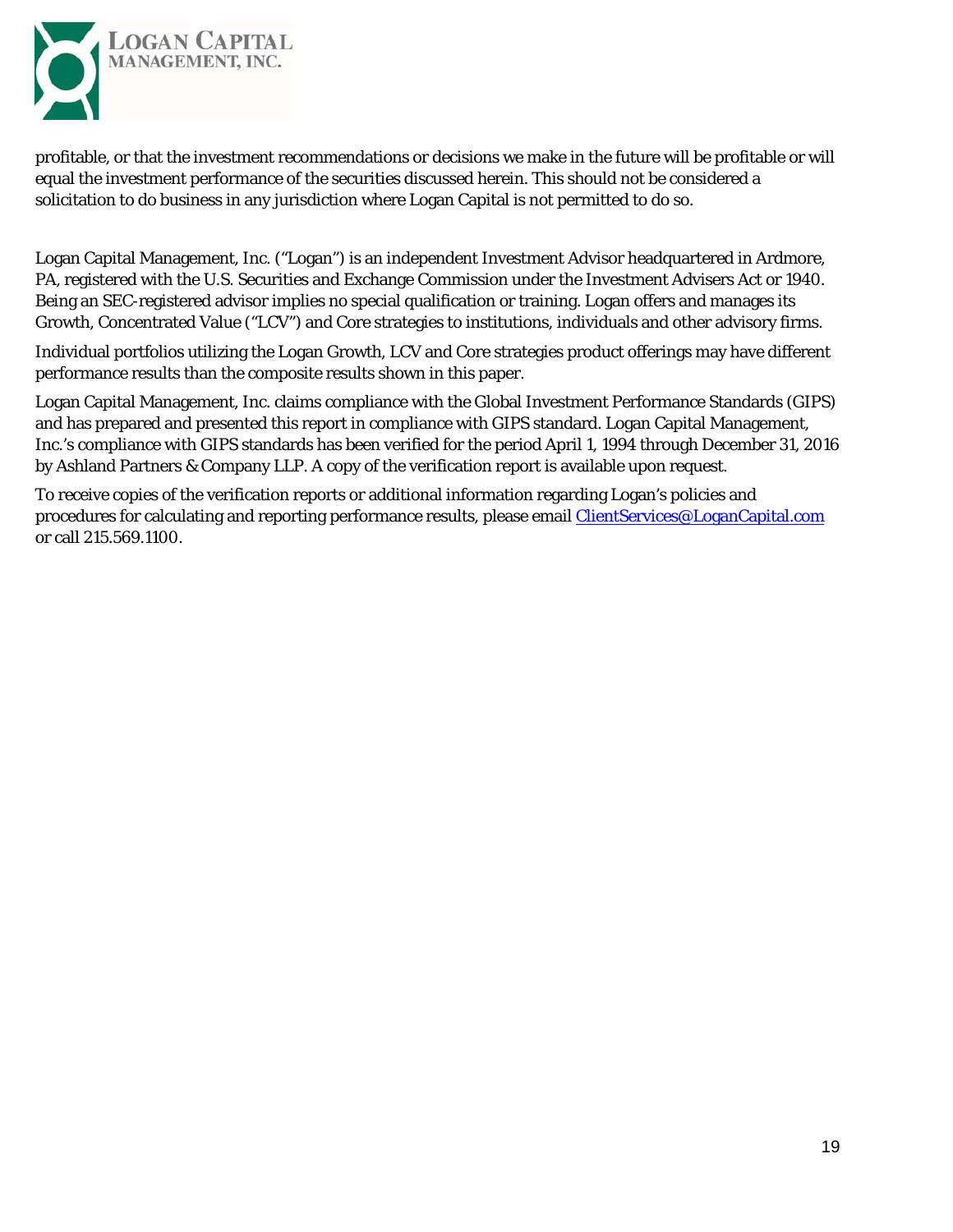

# **Definitions**

**PSN Large Cap Core Universe:** For the 10 years ended March 31, 2017, this universe represents 262 separate portfolios.

**S&P 500:** A market capitalization-weighted index of 500 widely held stocks often used as a proxy for the stock market. TR (Total Return) indexes include daily reinvestment of dividends.

**Russell 1000 Growth:** An index composed of large-and mid-capitalization U.S. equities that exhibit growth characteristics.

**Russell 1000 Value:** An index composed of large- and mid-capitalization U.S. equities that exhibit value characteristics.

**Russell 2000 Growth:** An index composed of small capitalization U.S. equities that exhibit growth characteristics.

**Russell 2000 Value:** An index composed of small capitalization U.S. equities that exhibit value characteristics.

**Russell Defensive Indexes:** Measures the performance of companies that have relatively stable business conditions which are less sensitive to economic cycles, credit cycles and market volatility based on their stability indicators.

**Russell Dynamic Indexes:** Measures the performance of companies that have relatively less stable business conditions and are more sensitive to market cycles.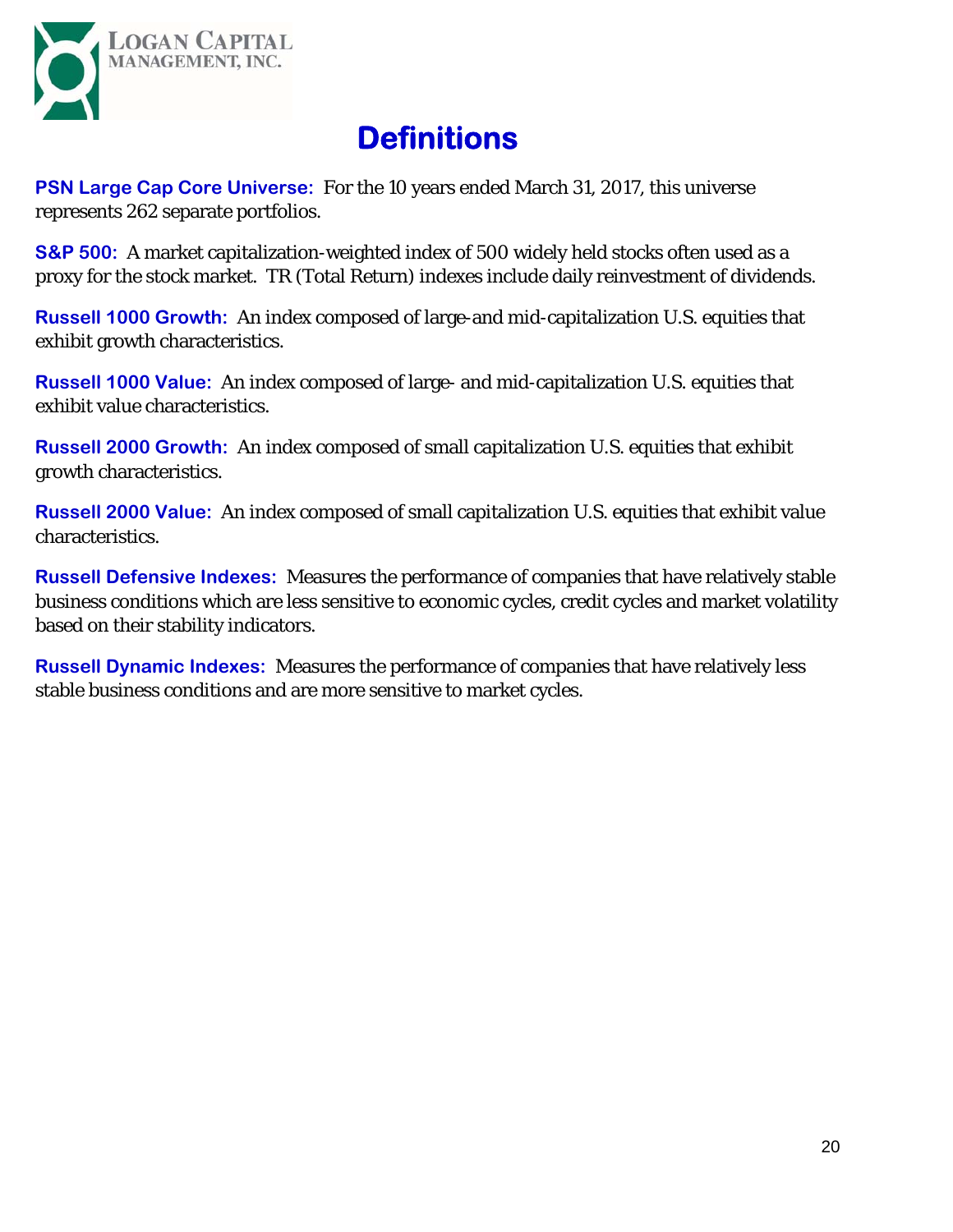

| Logan Capital Management, Inc.              |  |  |  |  |  |  |  |  |  |  |  |
|---------------------------------------------|--|--|--|--|--|--|--|--|--|--|--|
| Performance Results: Logan Growth Composite |  |  |  |  |  |  |  |  |  |  |  |
| April 1, 1995 through March 31, 2017        |  |  |  |  |  |  |  |  |  |  |  |

| $1.1714$ $1.1777$ the ought train on $71.2017$ |                                     |             |            |                    |                                  |                      |            |                                                |         |                  |              |           |                    |                        |     |  |            |
|------------------------------------------------|-------------------------------------|-------------|------------|--------------------|----------------------------------|----------------------|------------|------------------------------------------------|---------|------------------|--------------|-----------|--------------------|------------------------|-----|--|------------|
|                                                |                                     |             |            |                    |                                  | Composite            |            |                                                |         |                  |              |           |                    |                        |     |  |            |
|                                                | <b>Total Return Total Return</b>    |             | Russell    |                    |                                  | Dispersion           |            | Composite 3- Russell 1000 S&P 500 Composite 3- |         |                  | Assets in    |           |                    |                        |     |  | $Firm +$   |
|                                                | <b>Net of Fees</b>                  | Gross of    | 1000       | <b>S&amp;P 500</b> | Number of                        | <b>Gross of Fees</b> | Yr Std Dev | Growth 3-Yr 3-Yr Std                           |         | <b>Yr Sharpe</b> | Composite    | % of Firm | <b>Firm Assets</b> | <b>UMA Assets</b>      |     |  | <b>UMA</b> |
| Year                                           | (%)                                 | Fees $(\%)$ | Growth (%) | (%)                | <b>Accounts</b>                  | (%)                  | (%)        | Std Dev (%)                                    | Dev (%) | Ratio            | (\$millions) | Assets    | (\$millions)       | (Smillions) $\hat{}$ * |     |  | Assets ^   |
| <b>YTD 2017</b>                                | 10.1%                               | 10.3%       | 8.9%       | 6.1%               | 22                               | N.M.                 | 12.2%      | 10.9%                                          | 10.3%   | 0.8              | \$15.4       | 1.1%      | \$1.456            |                        | 183 |  | 1.639      |
| 2016                                           | 2.6%                                | 3.4%        | 7.1%       | 12.0%              | 22                               | 0.3%                 | 12.9%      | 11.2%                                          | 10.6%   | 0.5              | \$13.9       | 1.0%      | \$1,401            |                        | 173 |  | 1,574      |
| 2015                                           | 2.8%                                | 3.6%        | 5.7%       | 1.4%               | 25                               | 0.4%                 | 11.7%      | 10.7%                                          | 10.5%   | 1.4              | \$12.2       | 0.9%      | \$1,398            |                        | 207 |  | 1.605      |
| 2014                                           | 12.1%                               | 13.0%       | 13.0%      | 13.7%              | 28                               | 0.4%                 | 12.1%      | 9.6%                                           | 9.0%    | 1.7              | \$12.5       | 0.7%      | \$1,816            |                        | 229 |  | 2.045      |
| 2013                                           | 35.4%                               | 36.6%       | 33.5%      | 32.4%              | 27                               | 0.8%                 | 15.4%      | 12.2%                                          | 11.9%   | 1.0              | \$12.4       | 0.6%      | \$2,061            |                        | 115 |  | 2.176      |
| 2012                                           | 12.3%                               | 13.3%       | 15.3%      | 16.0%              | 24                               | 0.9%                 | 19.6%      | 15.7%                                          | 15.1%   | 0.8              | \$8.5        | 0.4%      | \$1,932            |                        | 82  |  | 2,014      |
| 2011                                           | $-1.9%$                             | $-1.0%$     | 2.6%       | 2.1%               | 26                               | 0.6%                 | 21.3%      | 17.8%                                          | 18.7%   | 1.2              | \$9.5        | 0.5%      | \$1,873            |                        | 21  |  | 1.894      |
| 2010                                           | 35.4%                               | 36.5%       | 16.7%      | 15.1%              | 24                               | 0.8%                 | 27.4%      | 22.1%                                          | 21.9%   | 0.0              | \$12.8       | 0.7%      | \$1,769            |                        | 13  |  | 1,782      |
| 2009                                           | 42.3%                               | 43.4%       | 37.2%      | 26.5%              | 18                               | 1.4%                 | 24.7%      | 19.7%                                          | 19.6%   | $-0.2$           | \$7.1        | 0.5%      | \$1,539            |                        |     |  | 1,539      |
| 2008                                           | $-50.1%$                            | $-49.6%$    | $-38.4%$   | $-37.0%$           | 20                               | 0.7%                 | 21.5%      | 16.4%                                          | 15.1%   | $-0.7$           | \$4.0        | 0.3%      | \$1,240            |                        |     |  | 1,240      |
| 2007                                           | 23.1%                               | 24.0%       | 11.8%      | 5.5%               | 32                               | 1.4%                 | 11.4%      | 8.5%                                           | 7.7%    | 0.8              | \$14.2       | 0.9%      | \$1,658            |                        |     |  | 1.658      |
|                                                | Annualized Returns (as of 03/31/17) |             |            |                    | $\dagger$ Inception of $3/31/95$ |                      |            |                                                |         |                  |              |           |                    |                        |     |  |            |

1 Year 14.5% 15.4% 15.8% 17.2% *N.M. - Information is not statistically meaningful due to an insufficient number of portfolios in the composite for the entire year.* 3 Years 9.4% 10.2% 11.3% 10.4% *^\*UMA Assets as of 02/28/17* 5 Years 11.1% 12.1% 13.3% 13.3% *^Information is supplemental to a fully GIPS compliant presentation* 10 Years 8.2% 9.1% 9.1% 7.5% 20 Years 5.6% 6.4% 5.2% 5.8%

*Logan Growth Composite* contains fully discretionary mid to large cap growth equity accounts, measured against the Russell 1000 Growth benchmark and the S&P 500. You cannot invest directly in an index. The Russell 1000 Growth Index measures the performance of the large-cap growth segment of the U.S. equity universe. It includes those Russell 1000 companies with higher price-to-book ratios and higher forecasted growth values. It has been constructed to provide a comprehensive and unbiased barometer for the large-cap growth segment. The S&P 500 Index seeks to reflect the risk and return of all large cap companies and is also is used as a proxy for all of the total stock market. It tracks the 500 most widely held stocks on the NYSE or NASDAQ and is widely regarded as the best single gauge of large-cap U.S. equities. The benchmarks selected include the reinvestment of dividends and income, but do not reflect fees, brokerage commissions, withholding taxes, or other expenses of investing. These benchmarks are used for comparative purposes only and generally reflect the risk and investment style of the composite. Since Inception† 8.5% 9.4% 8.8%

 The strategy invests in US securities with a market capitalization over \$1 billion at time of purchase. A small portion of the strategy (<10%) can be invest in ADR's and Canadian common shares. Turnover is low, typically under 35% and holdings range between 30 and 40 positions. Only accounts paying commission fees are included. The minimum account size for this composite is \$100 thousand; prior to March 31, 2003 the minimum account size was \$300 thousand.

Logan Capital Management, Inc. claims compliance with the Global Investment Performance Standards (GIPS®) and has prepared and presented this report in compliance with the GIPS standards. Logan Capital Management, Inc. has been independently verified for the periods April 1, 1994 through September 30, 2016 by Ashland Partners & Company LLP. A copy of the verification report(s) is/are available upon request.

Verification assesses whether (1) the firm has complied with all the composite construction requirements of the GIPS standards on a firm-wide basis and (2) the firm's policies and procedures are designed to calculate and present performance in compliance with the GIPS standards. Verification does not ensure the accuracy of any specific composite disclosure presentation.

Logan Capital Management, Inc. is a privately owned Pennsylvania-based investment adviser registered with the Securities and Exchange Commission under the Investment Advisers Act of 1940. Registration as an investment adviser does not imply a certain level of skill or training. The verbal and written communications of an investment adviser provide you with information you need to determine whether to hire or retain the adviser. The firm maintains a complete list and description of composites, which is available upon request.

Results are based on fully discretionary accounts under management, including those accounts no longer with the firm. Past performance is not indicative of future results.

The U.S. Dollar is the currency used to express performance. Returns are presented gross and net of management fees and include the reinvestment of all income. Gross of fee returns do not reflect the deduction of investment advisory fees. Gross of fee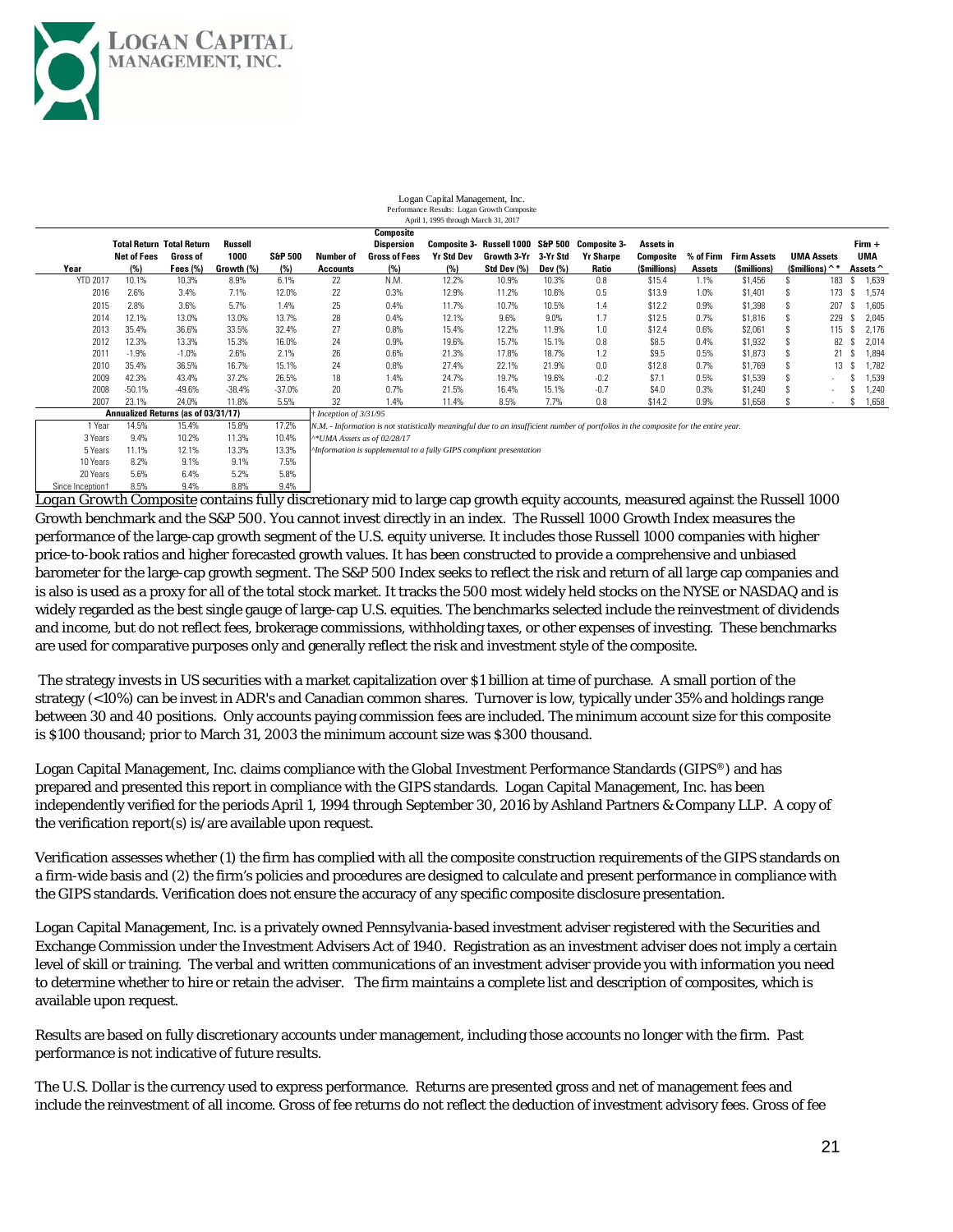

returns have, however, been reduced by all actual trading expenses. Net of fee returns are calculated net of actual investment management fees & actual trading expenses. The annual composite dispersion presented is an asset-weighted standard deviation calculated for the accounts in the composite the entire year. Additional information regarding the policies for valuing portfolios, calculating performance, and preparing compliant presentations are available upon request.

The investment management fee schedule for accounts over \$10 million is as follows: 80 basis points on the first \$25 million, 70 basis points on the next \$25 million, 50 basis points on the next \$25 million and 45 basis points on the \$25 million thereafter. The investment advisory fees charged for accounts whose market value exceeds \$100 million are negotiable. Accounts under \$10 million will be charged a flat 1.00% per annum. Actual investment advisory fees incurred by clients may vary.

The Logan Growth Composite was created April 1, 1995.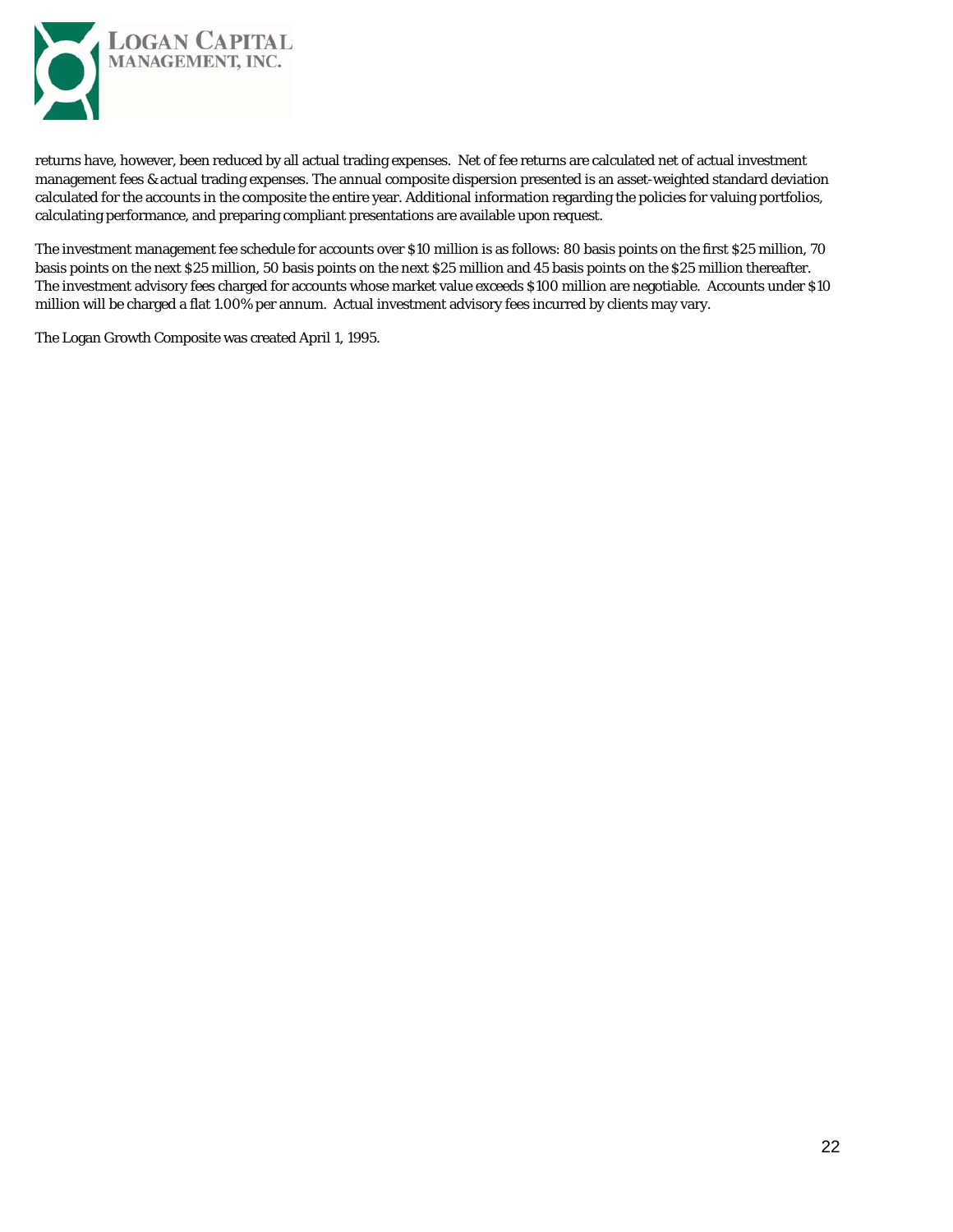

10 Years 6.9% 7.7% 5.3% 5.9% Since Inception  $1 - 8.8\%$  9.7% 8.1% 9.0%

|                 |                            |                                     |                    |                       |                                    |                             |          | January 1, 1996 through March 31, 2017         |                            |                                                                                                                                      |                        |                |              |                          |     |                 |
|-----------------|----------------------------|-------------------------------------|--------------------|-----------------------|------------------------------------|-----------------------------|----------|------------------------------------------------|----------------------------|--------------------------------------------------------------------------------------------------------------------------------------|------------------------|----------------|--------------|--------------------------|-----|-----------------|
|                 |                            |                                     |                    |                       |                                    | Composite                   |          |                                                |                            |                                                                                                                                      |                        |                |              |                          |     |                 |
|                 | Total<br><b>Return Net</b> | <b>Total Return</b><br>Gross of     | <b>Russell 200</b> | Russell<br>1000 Value | Number<br>of                       | Gross of                    | 3-Yr Std | Dispersion Composite Russell 200<br>Value 3-Yr | Russell 1000<br>Value 3-Yr | Composite 3-<br><b>Yr Sharpe</b>                                                                                                     | Assets in<br>Composite | $%$ of<br>Firm | Firm Assets  | <b>UMA Assets</b>        |     | $Firm +$<br>UMA |
| Year            | of Fees (%)                | Fees $(\%)$                         | Value $(\%)$       | (%)                   | Accounts                           | Fees $(\%)$                 | Dev (%)  | Std Dev (%)                                    | Std Dev (%)                | Ratio                                                                                                                                | (Smillions)            | Assets         | (\$millions) | (Smillions) $\hat{}$ *   |     | Assets ^        |
| <b>YTD 2017</b> | 1.6%                       | 1.8%                                | 3.1%               | 3.3%                  | 49                                 | N.M.                        | 12.0%    | 10.4%                                          | 8.7%                       | 0.8                                                                                                                                  | \$17.7                 | 1.2%           | \$1,456      |                          | 183 | 1,639           |
| 2016            | 17.8%                      | 18.8%                               | 16.2%              | 17.3%                 | 52                                 | 0.3%                        | 12.5%    | 10.9%                                          | 10.8%                      | 0.8                                                                                                                                  | \$18.2                 | 1.3%           | \$1,401      |                          | 173 | 1.574           |
| 2015            | 3.9%                       | 4.7%                                | $-3.4%$            | $-3.8%$               | 52                                 | 0.2%                        | 11.9%    | 10.6%                                          | 10.7%                      | 0.9                                                                                                                                  | \$16.9                 | 1.2%           | \$1,398      |                          | 207 | ,605            |
| 2014            | 4.9%                       | 5.7%                                | 12.9%              | 13.5%                 | 49                                 | 0.4%                        | 9.3%     | 9.2%                                           | 9.2%                       | 1.4                                                                                                                                  | \$14.6                 | 0.8%           | \$1,816      |                          | 229 | 2,045           |
| 2013            | 22.3%                      | 23.3%                               | 32.1%              | 32.5%                 | 52                                 | 0.3%                        | 9.8%     | 12.4%                                          | 12.7%                      | 1.8                                                                                                                                  | \$17.7                 | 0.9%           | \$2,061      |                          | 115 | 2,176           |
| 2012            | 8.4%                       | 9.2%                                | 17.0%              | 17.5%                 | 47                                 | 0.4%                        | 12.6%    | 15.1%                                          | 15.5%                      | 1.1                                                                                                                                  | \$9.7                  | 0.5%           | \$1,932      |                          | 82  | 2,014           |
| 201'            | 18.7%                      | 19.7%                               | 1.1%               | 0.4%                  | 46                                 | 0.3%                        | 18.2%    | 20.1%                                          | 20.7%                      | 0.8                                                                                                                                  | \$11.0                 | 0.6%           | \$1,873      |                          | 21  | 1,894           |
| 2010            | 12.5%                      | 13.5%                               | 11.7%              | 15.5%                 | 30                                 | 0.4%                        | 19.8%    | 22.0%                                          | 23.2%                      | $-0.1$                                                                                                                               | \$5.8                  | 0.3%           | \$1,769      |                          | 13  | 1,782           |
| 2009            | 8.5%                       | 9.5%                                | 14.6%              | 19.7%                 | 23                                 | 0.3%                        | 17.9%    | 20.1%                                          | 21.1%                      | $-0.4$                                                                                                                               | \$6.0                  | 0.4%           | \$1,539      | $\sim$                   |     | 1,539           |
| 2008            | $-22.9%$                   | $-22.3%$                            | $-36.1%$           | $-36.8%$              | 24                                 | 0.6%                        | 11.7%    | 14.5%                                          | 15.4%                      | $-0.4$                                                                                                                               | \$6.3                  | 0.5%           | \$1,240      |                          |     | 1.240           |
| 2007            | $-0.6%$                    | 0.3%                                | 0.2%               | $-0.2%$               | 34                                 | 0.3%                        | 7.3%     | 8.1%                                           | 8.1%                       | 0.5                                                                                                                                  | \$10.8                 | 0.7%           | \$1,658      | $\overline{\phantom{a}}$ |     | 1,658           |
|                 |                            | Annualized Returns (as of 03/31/17) |                    |                       | $\dot{\tau}$ Inception of 12/31/95 |                             |          |                                                |                            |                                                                                                                                      |                        |                |              |                          |     |                 |
| 1 Year          | 14.0%                      | 15.0%                               | 19.0%              | 19.2%                 |                                    |                             |          |                                                |                            | N.M. - Information is not statistically meaningful due to an insufficient number of portfolios in the composite for the entire year. |                        |                |              |                          |     |                 |
| 3 Years         | 8.9%                       | 9.9%                                | 8.6%               | 8.7%                  |                                    | ^*UMA Assets as of 02/28/17 |          |                                                |                            |                                                                                                                                      |                        |                |              |                          |     |                 |

#### Logan Capital Management, Inc. Performance Results: LCV Composite

*Logan Concentrated Value (LCV) Composite* contains fully discretionary large cap value equity accounts, measured against the Russell 1000 Value and Russell 200 Value benchmarks. You cannot invest directly in an index. The Russell 1000 Value Index is an unmanaged index that measures the performance of those Russell 1000 Index companies with lower price-to-book ratios and lower forecasted growth rates. The Russell 200 Value Index is an unmanaged index that measures the performance of the largest 200 companies within the Russell 3000 Index with a less-than-average growth orientation. The benchmarks selected include the reinvestment of dividends and income, but do not reflect fees, brokerage commissions, withholding taxes, or other expenses of investing. These benchmarks are used for comparative purposes only and generally reflect the risk and investment style of the composite.

5 Years 10.2% 11.1% 12.7% 13.1% *^Information is supplemental to a fully GIPS compliant presentation*

The strategy invests in 10-12 very large cap stocks with strong balance sheets, strong cash flows and relatively high dividend yields. ADR's may be included in the portfolio (generally less than 20%). Turnover is typically 30-50% annually. Only accounts paying commission fees are included. As of September 30, 2014 the minimum account size for the composite is \$75,000. Prior to this date there was no minimum account size.

Logan Capital Management, Inc. claims compliance with the Global Investment Performance Standards (GIPS®) and has prepared and presented this report in compliance with the GIPS standards. Logan Capital Management, Inc. has been independently verified for the periods April 1, 1994 through September 30, 2016 by Ashland Partners & Company LLP. A copy of the verification report(s) is/are available upon request.

Verification assesses whether (1) the firm has complied with all the composite construction requirements of the GIPS standards on a firm-wide basis and (2) the firm's policies and procedures are designed to calculate and present performance in compliance with the GIPS standards. Verification does not ensure the accuracy of any specific composite disclosure presentation.

Logan Capital Management, Inc. is a privately owned Pennsylvania-based investment adviser registered with the Securities and Exchange Commission under the Investment Advisers Act of 1940. Registration as an investment adviser does not imply a certain level of skill or training. The verbal and written communications of an investment adviser provide you with information you need to determine whether to hire or retain the adviser. The firm maintains a complete list and description of composites, which is available upon request.

The U.S. Dollar is the currency used to express performance. Returns are presented gross and net of management fees and include the reinvestment of all income. Gross of fee returns do not reflect the deduction of investment advisory fees. Gross of fee returns have, however, been reduced by all actual trading expenses. Net of fee returns are calculated net of actual investment management fees & actual trading expenses. The annual composite dispersion presented is an asset-weighted standard deviation calculated for the accounts in the composite the entire year. Additional information regarding the policies for valuing portfolios, calculating performance, and preparing compliant presentations are available upon request.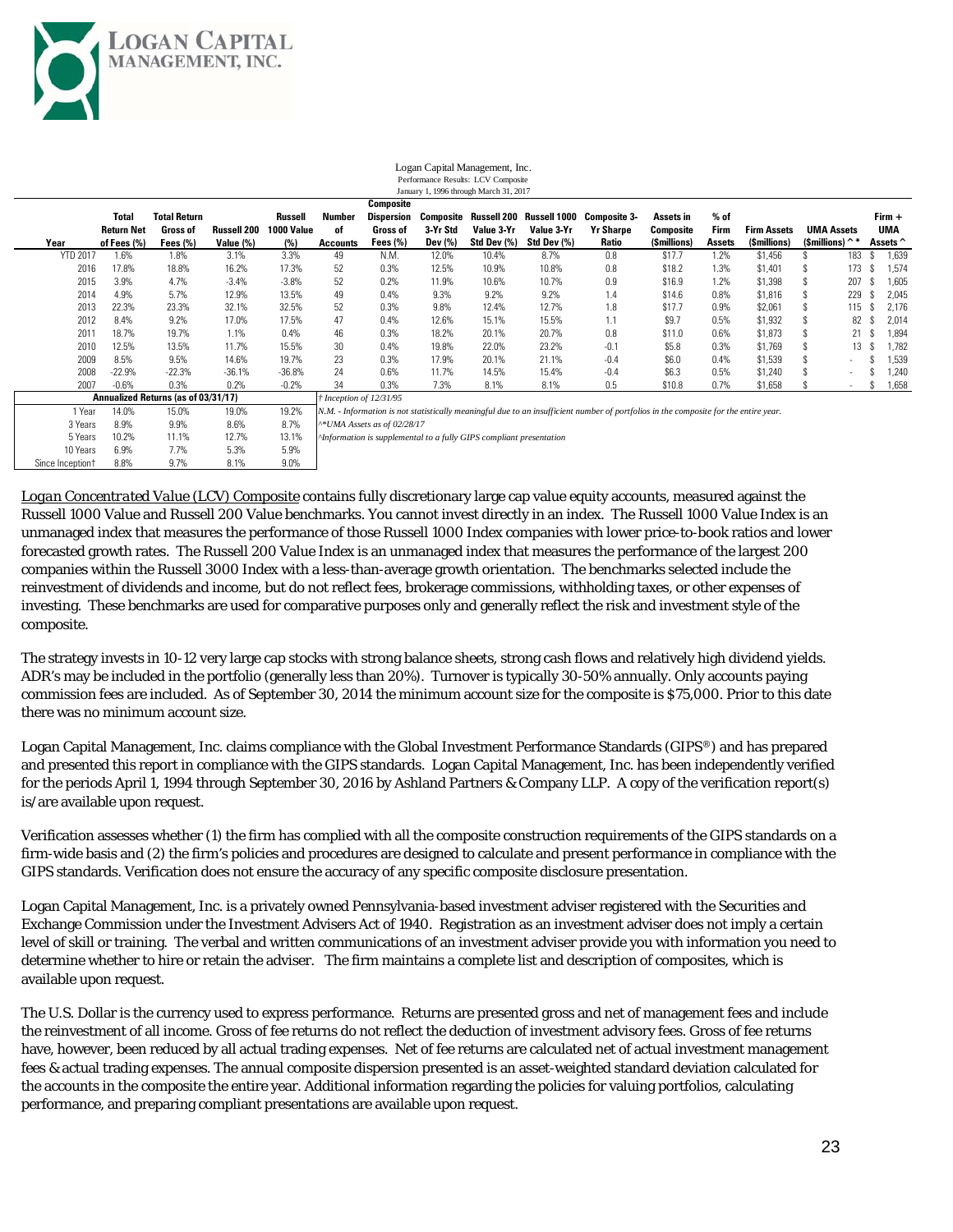

Results are based on fully discretionary accounts under management, including those accounts no longer with the firm. Past performance is not indicative of future results.

The investment management fee schedule for accounts over \$10 million is as follows: 80 basis points on the first \$25 million, 70 basis points on the next \$25 million, 50 basis points on the next \$25 million and 45 basis points on the \$25 million thereafter. The investment advisory fees charged for accounts whose market value exceeds \$100 million are negotiable. Accounts under \$10 million will be charged a flat 1.00% per annum. Actual investment advisory fees incurred by clients may vary.

The Logan Concentrated Value (LCV) Commission Composite was created August 1, 2000. Performance presented prior to August 1, 2000 represents that of Berwind Investment Management, L.P.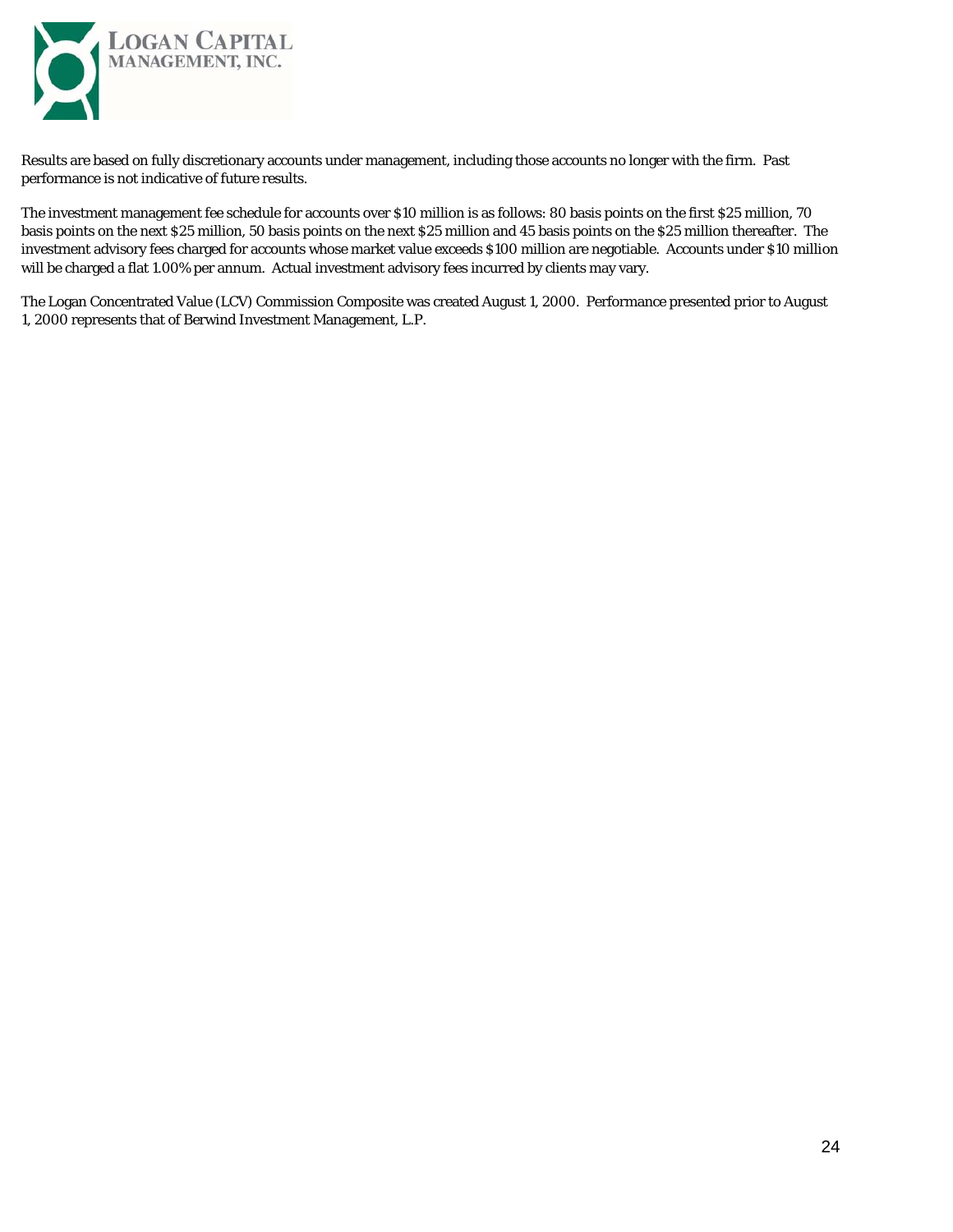

10 Year 6.6% 8.9% 7.5% 7.6% Since Inception† 6.6% 9.0% 7.6% 7.9%

|                 | Composite                     | Composite             |          |            | Composite                                                                                                                            |                   |         | Russell        |                                               |                 | <b>Wrap Assets</b> | <b>Total</b> | <b>Total</b> |            |                        |          |
|-----------------|-------------------------------|-----------------------|----------|------------|--------------------------------------------------------------------------------------------------------------------------------------|-------------------|---------|----------------|-----------------------------------------------|-----------------|--------------------|--------------|--------------|------------|------------------------|----------|
|                 | Total Return                  | <b>Total Return</b>   |          |            | <b>Dispersion</b>                                                                                                                    |                   |         |                | Composite 3- S&P 500 3-1000 3-Yr Composite 3- |                 | in.                | Assets in    | Assets as a  |            |                        | Firm +   |
|                 | Net of Fees                   | Pure Gross of S&P 500 |          | Russell    | Gross of Fees                                                                                                                        | <b>Yr Std Dev</b> | Yr Std  | <b>Std Dev</b> | <b>Yr Sharpe</b>                              | Number of       | Composite          | Composite    | % of Firm    |            | Firm Assets UMA Assets | UMA      |
| Year            | (%)                           | Fees $(\%)$           | (%)      | $1000$ (%) | (%)                                                                                                                                  | (%)               | Dev (%) | (%)            | Ratio                                         | Accounts        | (Percent)          | (Smillions)  | Assets       | (millions) | (millions) $\hat{ }$ * | Assets ^ |
| <b>YTD 2017</b> | 5.4%                          | 5.9%                  | 6.1%     | 6.0%       | N.M.                                                                                                                                 | 11.0%             | 10.3%   | 10.4%          | 0.9                                           | 18              | 35.3%              | \$14.6       | 1.0%         | \$1,456    | \$183                  | \$1,639  |
| 2016            | 8.8%                          | 11.2%                 | 12.0%    | 12.1%      | 0.2%                                                                                                                                 | 11.7%             | 10.6%   | 10.7%          | 0.7                                           | 21              | 53.6%              | \$19.5       | 1.4%         | \$1,401    | \$173                  | \$1,574  |
| 2015            | 2.0%                          | 4.3%                  | 1.4%     | 0.9%       | 0.1%                                                                                                                                 | 10.9%             | 10.5%   | 10.5%          | 1.3                                           | 17              | 53.5%              | \$15.7       | 1.1%         | \$1,398    | \$207                  | \$1,605  |
| 2014            | 7.2%                          | 9.6%                  | 13.7%    | 13.2%      | 0.2%                                                                                                                                 | 9.6%              | 9.0%    | 9.1%           | 1.7                                           | 19              | 55.9%              | \$15.9       | 0.9%         | \$1,816    | \$229                  | \$2,045  |
| 2013            | 27.6%                         | 30.3%                 | 32.4%    | 33.1%      | 0.2%                                                                                                                                 | 11.5%             | 11.9%   | 12.3%          | 1.4                                           | 20              | 65.7%              | \$17.2       | 0.8%         | \$2,061    | \$115                  | \$2,176  |
| 2012            | $9.0\%$                       | 11.4%                 | 16.0%    | 16.4%      | 0.4%                                                                                                                                 | 15.1%             | 15.1%   | 15.4%          | 1.0                                           | 17              | 94.5%              | \$11.3       | 0.6%         | \$1,932    | \$82                   | \$2,014  |
| 2011            | 6.9%                          | 9.2%                  | 2.1%     | 1.5%       | 0.9%                                                                                                                                 | 18.5%             | 18.7%   | 19.0%          | 1.1                                           | 9               | 78.4%              | \$4.6        | 0.2%         | \$1,873    | \$21                   | \$1,894  |
| 2010            | 22.8%                         | 25.4%                 | 15.1%    | 16.1%      | 1.0%                                                                                                                                 | 21.8%             | 21.9%   | 22.3%          | 0.0                                           | 10 <sup>°</sup> | 53.2%              | \$2.5        | 0.1%         | \$1,769    | \$13                   | 1,782    |
| 2009            | 23.6%                         | 26.2%                 | 26.5%    | 28.4%      | 0.6%                                                                                                                                 | 19.3%             | 19.6%   | 20.1%          | $-0.3$                                        | 10 <sup>1</sup> | 77.4%              | \$3.3        | 0.2%         | \$1,539    | \$0                    | 1,539    |
| 2008            | $-37.7%$                      | $-36.2%$              | $-37.0%$ | $-37.6%$   | 0.5%                                                                                                                                 | 14.6%             | 15.1%   | 15.6%          | $-0.7$                                        | 14              | 87.3%              | \$3.2        | 0.3%         | \$1,240    | \$0                    | 1,240    |
| 2007            | 8.3%                          | 10.7%                 | 5.5%     | 5.8%       | 0.8%                                                                                                                                 | 7.8%              | 7.7%    | 7.8%           | 0.8                                           | 16              | 71.4%              | \$6.5        | 0.4%         | \$1,658    | \$0                    | 1,658    |
|                 | Annualized Returns (03/31/17) |                       |          |            | †Inception 9/30/01. Year 2001 results are for 9/30/01-12/31/01.                                                                      |                   |         |                |                                               |                 |                    |              |              |            |                        |          |
| Year            | 12.9%                         | 15.4%                 | 17.2%    | 17.4%      | N.M. - Information is not statistically meaningful due to an insufficient number of portfolios in the composite for the entire year. |                   |         |                |                                               |                 |                    |              |              |            |                        |          |
| 3 Year          | 7.9%                          | 10.3%                 | 10.4%    | 10.0%      | N*UMA Assets as of 02/28/17                                                                                                          |                   |         |                |                                               |                 |                    |              |              |            |                        |          |
| 5 Year          | 9.5%                          | 11.9%                 | 13.3%    | 13.3%      | Information is supplemental to a fully GIPS compliant presentation                                                                   |                   |         |                |                                               |                 |                    |              |              |            |                        |          |
| 10 Year         | 6.6%                          | 8.9%                  | 7.5%     | 7.6%       |                                                                                                                                      |                   |         |                |                                               |                 |                    |              |              |            |                        |          |

#### Logan Capital Management, Inc. Performance Results: Logan Core 50/50 October 1, 2001 through March 31, 2017

*Logan Core 50/50 Composite* contains fully discretionary mid to large cap growth and concentrated value equity accounts, measured against both the S&P 500 and the Russell 1000. You cannot invest directly in an index. The Russell 1000 index measures the performance of the large-cap segment of the U.S. equity universe. It is a subset of the Russell 3000® Index and includes approximately 1000 of the largest securities based on a combination of their market cap and current index membership. The S&P 500 Index seeks to reflect the risk and return of all large cap companies and is also is used as a proxy for all of the total stock market. It tracks the 500 most widely held stocks on the NYSE or NASDAQ and is widely regarded as the best single gauge of large-cap U.S. equities. The benchmarks selected include the reinvestment of dividends and income, but do not reflect fees, brokerage commissions, withholding taxes, or other expenses of investing. These benchmarks are used for comparative purposes only and generally reflect the risk and investment style of the composite.

 50% is invested in the Growth strategy, which invests in US securities with a market capitalization over \$1 billion at time of purchase. A small portion of the strategy (<10%) can be invest in ADR's and Canadian common shares. Turnover is low, typically under 35% and holdings range between 30 and 40 positions. 50% is invested in the LCV strategy, which invests in 10-12 very large cap stocks with strong balance sheets, strong cash flows and relatively high dividend yields. ADR's may be included in the portfolio (generally less than 20%). Turnover is typically 30-50% annually. Includes accounts paying both wrap and commission fees. The minimum account size for this composite is \$100 thousand.

Logan Capital Management, Inc. claims compliance with the Global Investment Performance Standards (GIPS®) and has prepared and presented this report in compliance with the GIPS standards. Logan Capital Management, Inc. has been independently verified for the periods April 1, 1994 through December 31st, 2016 by Ashland Partners & Company LLP. A copy of the verification report(s) is/are available upon request.

Verification assesses whether (1) the firm has complied with all the composite construction requirements of the GIPS standards on a firm-wide basis and (2) the firm's policies and procedures are designed to calculate and present performance in compliance with the GIPS standards. Verification does not ensure the accuracy of any specific composite disclosure presentation.

Logan Capital Management, Inc. is a privately owned Pennsylvania-based investment adviser registered with the Securities and Exchange Commission under the Investment Advisers Act of 1940. Registration as an investment adviser does not imply a certain level of skill or training. The verbal and written communications of an investment adviser provide you with information you need